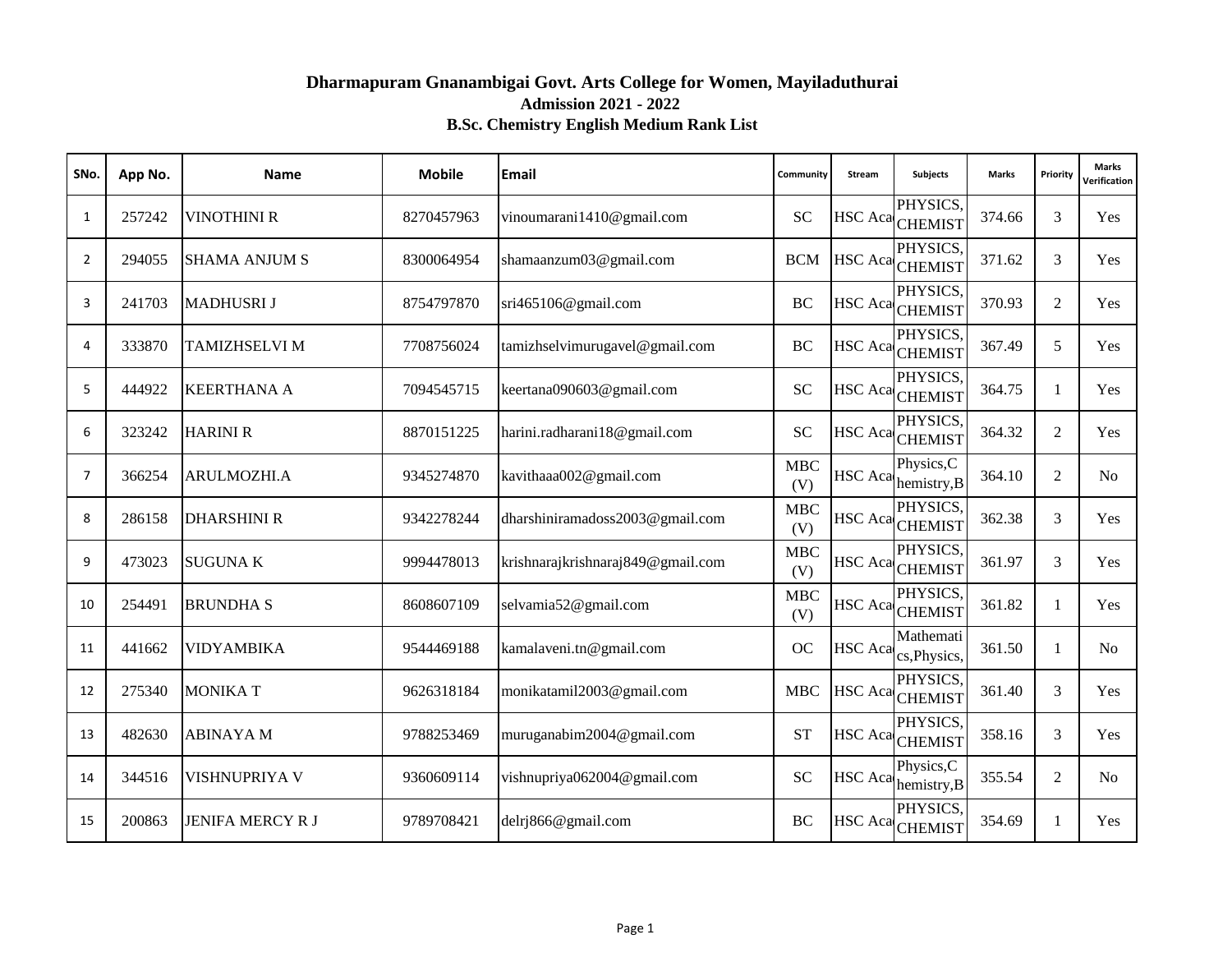| SNo. | App No. | <b>Name</b>              | <b>Mobile</b> | Email                                | Community         | Stream         | Subjects                               | <b>Marks</b> | Priority       | <b>Marks</b><br>Verification |
|------|---------|--------------------------|---------------|--------------------------------------|-------------------|----------------|----------------------------------------|--------------|----------------|------------------------------|
| 16   | 465174  | <b>VONOTHA R</b>         | 8754620536    | vinotharavi69003@gmail.com           | MBC<br>(V)        |                | PHYSICS,<br>HSC Aca CHEMIST            | 353.77       | $\overline{4}$ | Yes                          |
| 17   | 303515  | <b>SREEMATHY S</b>       | 6369804043    | sreemathy.s.2004@gmail.com           | <b>BC</b>         |                | PHYSICS.<br>HSC Aca CHEMIST            | 353.21       | 2              | Yes                          |
| 18   | 404907  | <b>DEVASRIM</b>          | 9659921248    | devasri2005m@gmail.com               | <b>SC</b>         |                | PHYSICS,<br>HSC Aca <sub>CHEMIST</sub> | 352.42       | 3              | Yes                          |
| 19   | 213201  | <b>SWETHA S</b>          | 9486510066    | asundaresan77@gmail.com              | <b>MBC</b><br>(V) | <b>HSC</b> Aca | PHYSICS.<br><b>CHEMIST</b>             | 352.14       | 3              | Yes                          |
| 20   | 483698  | <b>KALAIVANI P K</b>     | 9361049536    | pkkalaivani3111@gmail.com            | <b>SC</b>         |                | PHYSICS.<br>HSC Aca CHEMIST            | 351.43       | 1              | Yes                          |
| 21   | 465012  | <b>SRINIDHI S</b>        | 9688715848    | srinidhisrinivasaramanujam@gmail.com | <b>SC</b>         |                | PHYSICS,<br>HSC Aca CHEMIST            | 350.19       | 3              | Yes                          |
| 22   | 426645  | <b>S DHANALAKSHMI</b>    | 8098099607    | dbala984vpm@hotmail.com              | BC                | <b>HSC</b> Aca | Physics, C<br>hemistry, B              | 349.25       | $\mathbf{1}$   | N <sub>0</sub>               |
| 23   | 300928  | <b>SUWATHI B</b>         | 8056325485    | bmanikandan2005@gmail.com            | <b>BC</b>         |                | PHYSICS.<br>HSC Aca <sub>CHEMIST</sub> | 348.61       | 2              | Yes                          |
| 24   | 500310  | <b>SUBANUM</b>           | 9345745524    | subi45527@gmail.com                  | <b>MBC</b><br>(V) | HSC Aca        | Physics, C<br>hemistry, B              | 348.40       | 3              | N <sub>o</sub>               |
| 25   | 463409  | <b>AKILAK</b>            | 8056957114    | akilakalyanaselvam2021@gmail.com     | <b>SC</b>         |                | PHYSICS.<br>HSC Aca <sub>CHEMIST</sub> | 346.41       | $\mathbf{1}$   | Yes                          |
| 26   | 240051  | <b>ARTHIB</b>            | 9789721482    | arthib06032004@gmail.com             | <b>BC</b>         |                | PHYSICS.<br>HSC Aca <sub>CHEMIST</sub> | 346.36       | 2              | Yes                          |
| 27   | 261349  | <b>VISHNU VARTHINI R</b> | 9788042284    | hema2003vv@gmail.com                 | <b>MBC</b><br>(V) |                | PHYSICS.<br>HSC Aca <sub>CHEMIST</sub> | 345.39       | 2              | Yes                          |
| 28   | 383379  | <b>AKALYAS</b>           | 8344285722    | sudharsanfive14@gmail.com            | <b>SC</b>         |                | PHYSICS,<br>HSC Aca <sub>CHEMIST</sub> | 345.04       | 1              | Yes                          |
| 29   | 301386  | <b>KEERTHANA S</b>       | 9943411058    | preethashnkr@gmail.com               | <b>MBC</b><br>(V) | HSC Aca        | PHYSICS,<br><b>CHEMIST</b>             | 343.62       | $\mathbf{1}$   | Yes                          |
| 30   | 247242  | <b>SNEKA S</b>           | 9952810916    | selvamsneka1205@gmail.com            | <b>MBC</b>        |                | PHYSICS.<br>HSC Aca CHEMIST            | 342.90       | 1              | <b>Yes</b>                   |
| 31   | 462543  | <b>KAYALVIZHI K</b>      | 9597535781    | mdhinesh337@gmail.com                | <b>MBC</b><br>(V) | <b>HSC</b> Aca | PHYSICS,<br><b>CHEMIST</b>             | 342.44       | 1              | Yes                          |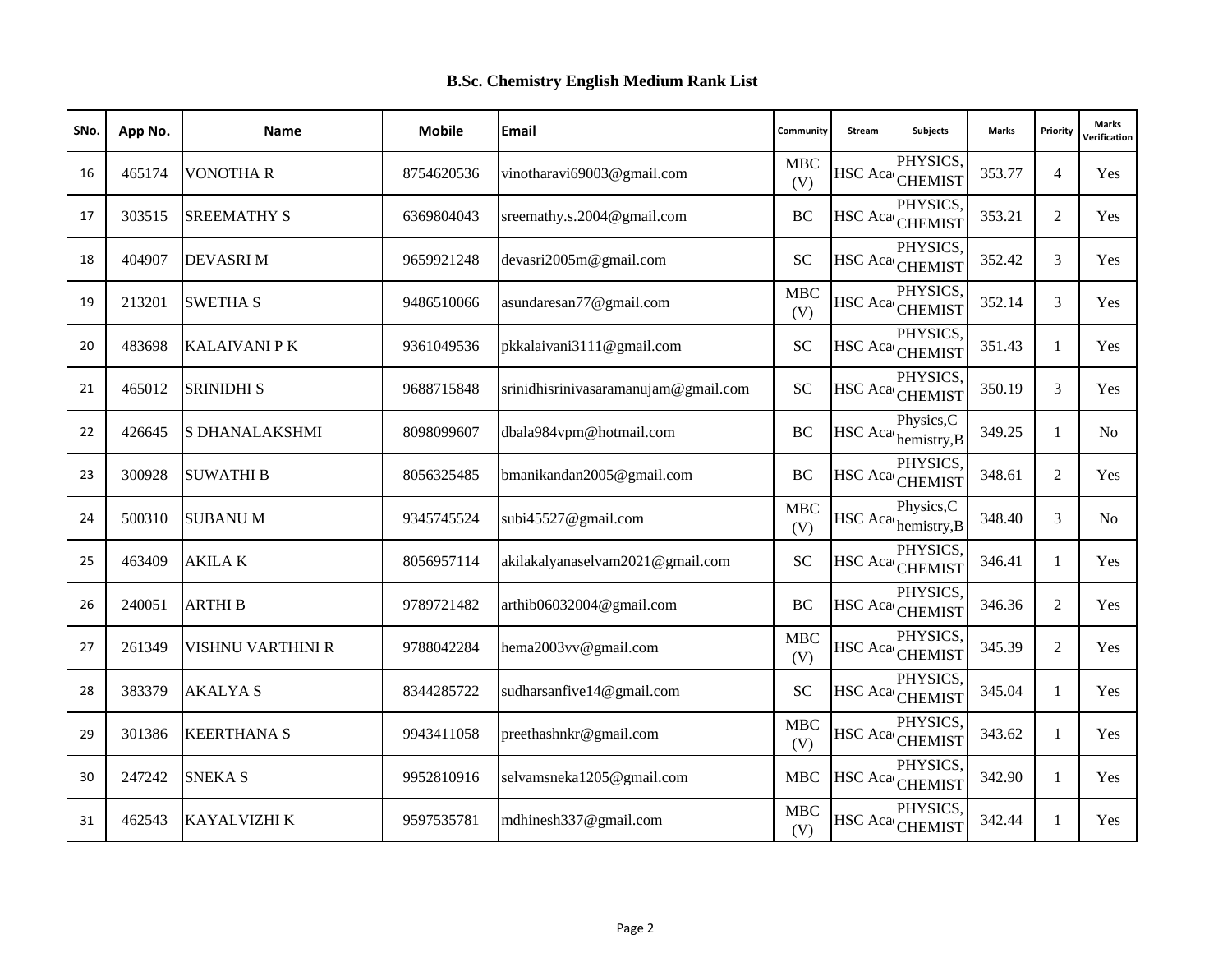| SNo. | App No. | <b>Name</b>           | <b>Mobile</b> | Email                                | Community                       | Stream         | <b>Subjects</b>                        | <b>Marks</b> | Priority       | <b>Marks</b><br><b>/erification</b> |
|------|---------|-----------------------|---------------|--------------------------------------|---------------------------------|----------------|----------------------------------------|--------------|----------------|-------------------------------------|
| 32   | 419654  | <b>U.ABIRAMI</b>      | 6381144230    | apacheakash007@gmail.com             | <b>SC</b>                       | <b>HSC</b> Aca | Physics, C<br>hemistry, B              | 341.67       | 1              | N <sub>0</sub>                      |
| 33   | 358164  | SHANMUGAPRIYA         | 6369770126    | shanmugapriyashanmugam6369@gmail.com | SC                              |                | PHYSICS.<br>HSC Aca CHEMIST            | 341.66       | 2              | Yes                                 |
| 34   | 311234  | <b>SWATHI SK</b>      | 8248818055    | skmoorthy112@gmail.com               | <b>SC</b>                       |                | PHYSICS.<br>HSC Aca CHEMIST            | 341.56       | 2              | Yes                                 |
| 35   | 419958  | <b>RISHABA DEVI M</b> | 7904425524    | moorthyrajamanickam155@gmail.com     | MBC<br><b>AND</b><br><b>DNC</b> | <b>HSC</b> Aca | PHYSICS.<br><b>CHEMIST</b>             | 341.28       | 3              | Yes                                 |
| 36   | 419292  | <b>MATHIVATHANI M</b> | 9345636629    | mathivathani0804@gmail.com           | <b>SC</b>                       | <b>HSC</b> Aca | Physics, C<br>hemistry, B              | 340.92       | $\overline{4}$ | N <sub>0</sub>                      |
| 37   | 498748  | <b>SANTHIYA R</b>     | 9025546831    | www.santhiyaramasubbu20@gmail.com    | <b>BC</b>                       |                | PHYSICS.<br>HSC Aca CHEMIST            | 340.55       | 2              | Yes                                 |
| 38   | 210511  | <b>DURGAR</b>         | 9442929557    | rajirajavel1977@gmail.com            | <b>BC</b>                       |                | PHYSICS,<br>HSC Aca CHEMIST            | 340.16       | 2              | Yes                                 |
| 39   | 294143  | <b>ABIRAMIK</b>       | 9751265321    | abiramikarikalan01@gmail.com         | <b>MBC</b><br>(V)               |                | PHYSICS.<br>HSC Aca <sub>CHEMIST</sub> | 339.75       | 3              | Yes                                 |
| 40   | 314015  | <b>ABARNAK</b>        | 8098035449    | abarnakumar03@gmail.com              | <b>MBC</b><br>(V)               |                | PHYSICS.<br>HSC Aca CHEMIST            | 339.49       | $\overline{2}$ | Yes                                 |
| 41   | 341883  | <b>SAKTHI SHAGI M</b> | 9894449369    | sakthishagi@gmail.com                | BC                              | <b>HSC</b> Aca | Physics, C<br>hemistry, C              | 339.42       | $\overline{2}$ | N <sub>0</sub>                      |
| 42   | 316154  | <b>JAYAKUMARIS</b>    | 6380554932    | smanikandansmanikandan610@gmail.com  | MBC<br>(V)                      |                | PHYSICS.<br>HSC Aca <sub>CHEMIST</sub> | 339.23       | $\overline{4}$ | Yes                                 |
| 43   | 483130  | <b>HEMAVATHI S</b>    | 9080320983    | hemavathi110904@gmail.com            | <b>MBC</b><br>(V)               |                | PHYSICS.<br>HSC Aca <sub>CHEMIST</sub> | 339.09       | 3              | Yes                                 |
| 44   | 246096  | <b>DHARANIKA.B</b>    | 6379827916    | dharanikabalu513@gmail.com           | <b>MBC</b><br>(V)               |                | PHYSICS.<br>HSC Aca CHEMIST            | 338.81       | 1              | Yes                                 |
| 45   | 255166  | PONNARASI K           | 9677710258    | reshmaponnarasi@gmail.com            | <b>BC</b>                       | <b>HSC</b> Aca | PHYSICS.<br><b>CHEMIST</b>             | 338.66       | 3              | Yes                                 |
| 46   | 399447  | <b>SHARUMATHI</b>     | 9750611311    | sharumathi28092004@gmail.com         | <b>BC</b>                       |                | PHYSICS.<br>HSC Aca CHEMIST            | 338.22       | $\mathbf{1}$   | <b>Yes</b>                          |
| 47   | 487385  | <b>LAVANYA R</b>      | 8870987076    | lavanyaravi167@gmail.com             | <b>BC</b>                       |                | PHYSICS.<br>HSC Aca CHEMIST            | 337.47       | $\overline{4}$ | Yes                                 |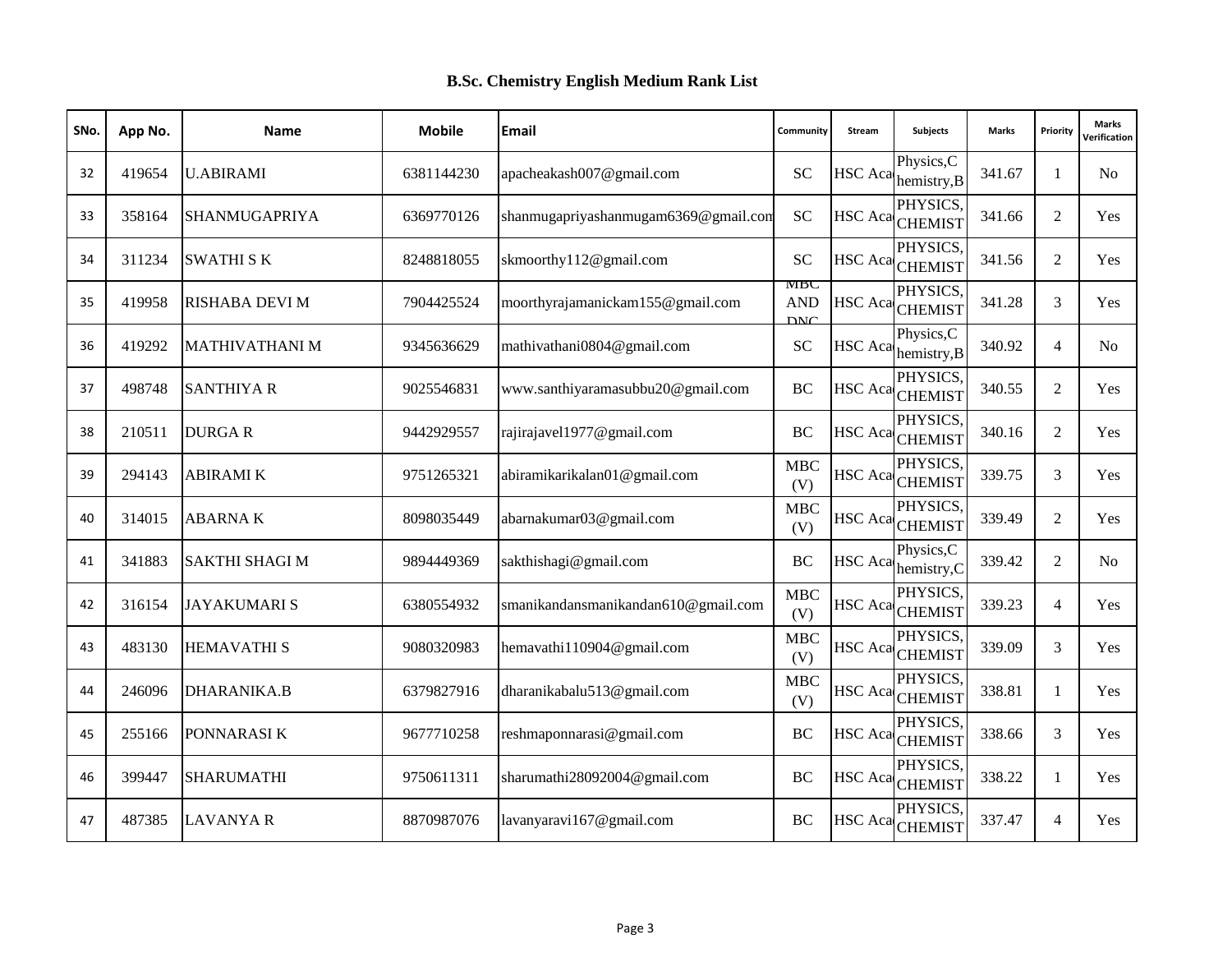| SNo. | App No. | <b>Name</b>             | <b>Mobile</b> | Email                              | Community         | Stream         | Subjects                               | <b>Marks</b> | Priority     | <b>Marks</b><br>Verification |
|------|---------|-------------------------|---------------|------------------------------------|-------------------|----------------|----------------------------------------|--------------|--------------|------------------------------|
| 48   | 347770  | <b>SUJITHA</b>          | 9445338972    | veettaa3@gmail.com                 | <b>SC</b>         |                | PHYSICS,<br>HSC Aca CHEMIST            | 336.72       | 2            | Yes                          |
| 49   | 411154  | DIVYA.S                 | 7806903746    | arasu111206@gmail.com              | <b>BC</b>         |                | PHYSICS,<br>HSC Aca CHEMIST            | 336.42       | 5            | Yes                          |
| 50   | 429842  | <b>KIRUTHIKA A</b>      | 9943245976    | ramyakiruthika63@gmail.com         | <b>MBC</b><br>(V) |                | PHYSICS,<br>HSC Aca CHEMIST            | 336.28       | 2            | Yes                          |
| 51   | 345234  | <b>SUSITHRA M</b>       | 8248835932    | vallarasumurugan16112001@gmail.com | <b>MBC</b><br>(V) | <b>HSC</b> Aca | PHYSICS.<br><b>CHEMIST</b>             | 334.97       | 3            | <b>Yes</b>                   |
| 52   | 414376  | <b>MALARVIZHI G</b>     | 9025295261    | gmalarvizhi2004@gmail.com          | BC                |                | PHYSICS.<br>HSC Aca CHEMIST            | 334.82       | 2            | Yes                          |
| 53   | 241667  | <b>SHERINAMARY J</b>    | 8438783271    | jackjerry273@gmail.com             | <b>SC</b>         |                | PHYSICS,<br>HSC Aca CHEMIST            | 334.68       | 6            | Yes                          |
| 54   | 264798  | PREETHI.M               | 9551643945    | malarkannan2351@gmail.com          | <b>SC</b>         |                | PHYSICS,<br>HSC Aca <sub>CHEMIST</sub> | 333.64       | 1            | Yes                          |
| 55   | 352625  | PRIYANKA V              | 7538870171    | priyankahanish433@gmail.com        | <b>MBC</b><br>(V) |                | PHYSICS,<br>HSC Aca <sub>CHEMIST</sub> | 333.64       | 1            | Yes                          |
| 56   | 306983  | <b>VAISHNAVI D</b>      | 8940834332    | anbumanie2018@gmail.com            | <b>MBC</b><br>(V) |                | PHYSICS.<br>HSC Aca CHEMIST            | 333.56       | 1            | Yes                          |
| 57   | 347433  | PRETHISHAK              | 9629177578    | prethisha08062004@gmail.com        | <b>BC</b>         |                | PHYSICS.<br>HSC Aca CHEMIST            | 333.44       | $\mathbf{1}$ | Yes                          |
| 58   | 418450  | <b>PRIYADHARSHINI</b>   | 9080725044    | priyadharshini2004sasi@gmail.com   | <b>SC</b>         |                | PHYSICS.<br>HSC Aca <sub>CHEMIST</sub> | 333.14       | 1            | Yes                          |
| 59   | 507681  | <b>ABINAYA B</b>        | 9342528057    | abhinayapuvisha8@gmail.com         | <b>MBC</b><br>(V) |                | PHYSICS.<br>HSC Aca CHEMIST            | 332.93       | 1            | Yes                          |
| 60   | 347932  | DEEPIKA M               | 8940190698    | deepikamuruga04@gmail.com          | <b>SC</b>         |                | PHYSICS,<br>HSC Aca CHEMIST            | 332.41       | 2            | Yes                          |
| 61   | 357759  | PREETHI V               | 6383268795    | meenachiv1969@gmail.com            | <b>MBC</b><br>(V) | HSC Aca        | PHYSICS,<br><b>CHEMIST</b>             | 332.35       | 2            | Yes                          |
| 62   | 321950  | <b>ENIYADHARSHINI S</b> | 9345660922    | selvamvishva51@gmail.com           | <b>SC</b>         |                | PHYSICS.<br>HSC Aca CHEMIST            | 332.06       | 2            | <b>Yes</b>                   |
| 63   | 390294  | <b>ARCHANAK</b>         | 9150941140    | kupusamyarchana1@gmail.com         | <b>MBC</b><br>(V) | <b>HSC</b> Aca | Physics, C<br>hemistry, B              | 331.81       | 2            | N <sub>0</sub>               |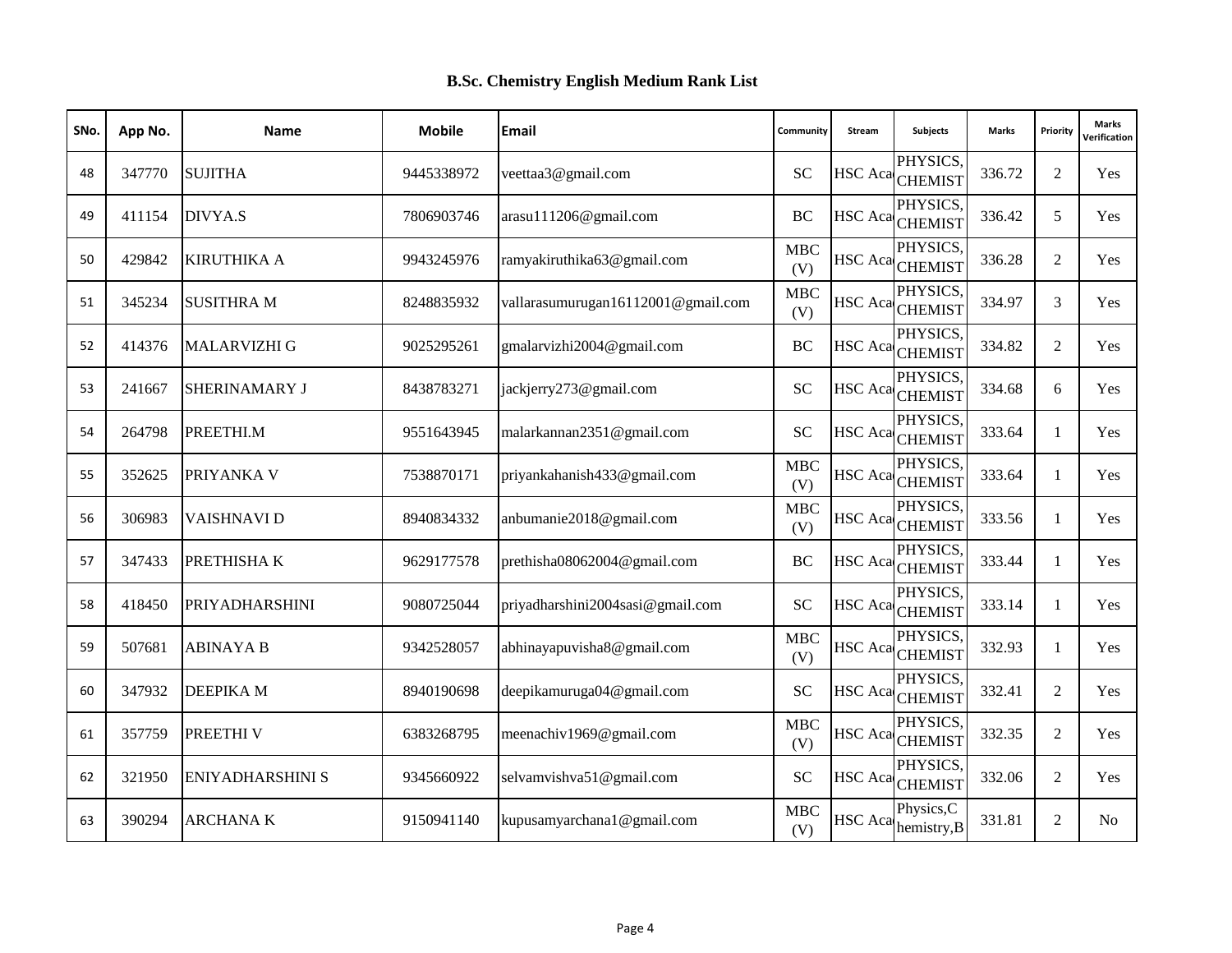| SNo. | App No. | <b>Name</b>        | <b>Mobile</b> | Email                             | Community          | Stream  | <b>Subjects</b>                        | <b>Marks</b> | Priority       | <b>Marks</b><br><b>/erification</b> |
|------|---------|--------------------|---------------|-----------------------------------|--------------------|---------|----------------------------------------|--------------|----------------|-------------------------------------|
| 64   | 380597  | <b>SUDHAV</b>      | 8754061269    | nivethavaithiyanathan25@gmail.com | <b>BC</b>          |         | PHYSICS,<br>HSC Aca CHEMIST            | 331.35       | 2              | Yes                                 |
| 65   | 500313  | <b>SUBASRIS</b>    | 6380893527    | subhasreesuresh15@gmail.com       | <b>MBC</b><br>(V)  |         | PHYSICS,<br>HSC AcaCHEMIST             | 330.97       | $\mathbf{1}$   | Yes                                 |
| 66   | 337992  | <b>ABIRAMI K</b>   | 7868864895    | abikumar292004@gmail.com          | BC                 |         | PHYSICS.<br>HSC Aca CHEMIST            | 330.75       | $\mathbf{1}$   | Yes                                 |
| 67   | 320541  | <b>BHARANIKA M</b> | 7667667877    | baranisrimjk@gmail.com            | MBC<br>(V)         | HSC Aca | PHYSICS.<br><b>CHEMIST</b>             | 329.75       | $\overline{2}$ | Yes                                 |
| 68   | 372284  | <b>ARUNTHATHIT</b> | 7010402580    | tthirulak@gmail.com               | <b>SC</b>          |         | PHYSICS.<br>HSC Aca <sub>CHEMIST</sub> | 329.61       | 2              | Yes                                 |
| 69   | 401258  | <b>KOWSALYA</b>    | 6379012953    | kowsalyaswaminathan3@gmail.com    | <b>BC</b>          |         | PHYSICS.<br>HSC Aca CHEMIST            | 329.54       | $\mathbf{1}$   | Yes                                 |
| 70   | 405366  | <b>SNEKA S</b>     | 6384112363    | aruln145@gmail.com                | <b>SC</b>          |         | PHYSICS,<br>HSC Aca CHEMIST            | 329.15       | $\mathbf{1}$   | Yes                                 |
| 71   | 460604  | <b>NIVETHAT</b>    | 9843044790    | thirunvukkrasu464@gmail.com       | <b>SC</b>          | HSC Aca | Physics, C<br>hemistry, B              | 329.08       | 2              | N <sub>0</sub>                      |
| 72   | 284816  | <b>RAMYAA</b>      | 9344512636    | aramya691@gmail.com               | <b>MBC</b><br>(V)  |         | PHYSICS.<br>HSC Aca <sub>CHEMIST</sub> | 329.03       | 3              | Yes                                 |
| 73   | 308139  | <b>AATHIRAIR</b>   | 6369501463    | aathirairajini@gmail.com          | <b>SC</b>          |         | PHYSICS,<br>HSC Aca CHEMIST            | 328.55       | $\mathbf{1}$   | Yes                                 |
| 74   | 390700  | <b>SHARUMATHIM</b> | 9600948094    | juicemoon0802@gmail.com           | <b>MBC</b><br>(V)  |         | PHYSICS.<br>HSC Aca <sub>CHEMIST</sub> | 328.42       | 3              | Yes                                 |
| 75   | 420128  | <b>SASI PRIYAK</b> | 9159746641    | deepbluegy@gmail.com              | ${\bf MBC}$<br>(V) |         | PHYSICS.<br>HSC Aca <sub>CHEMIST</sub> | 328.42       | 3              | Yes                                 |
| 76   | 206889  | <b>GIRIJA R</b>    | 9944659268    | ramavalli3@gmail.com              | <b>MBC</b><br>(V)  |         | PHYSICS.<br>HSC Aca <sub>CHEMIST</sub> | 328.40       | 2              | Yes                                 |
| 77   | 464020  | <b>ABITHA M</b>    | 9750519318    | thamizhvananthamizh@gmail.com     | <b>SC</b>          |         | PHYSICS,<br>HSC Aca <sub>CHEMIST</sub> | 328.34       | 2              | Yes                                 |
| 78   | 484084  | VAISHALI K         | 9750779363    | vaishalikumar2004@gmail.com       | <b>BC</b>          |         | PHYSICS.<br>HSC Aca CHEMIST            | 327.68       | $\mathbf{1}$   | <b>Yes</b>                          |
| 79   | 379382  | <b>SANKARIS</b>    | 9626385125    | sankarisankar96@gmail.com         | <b>SC</b>          |         | PHYSICS,<br>HSC Aca CHEMIST            | 327.46       | 2              | Yes                                 |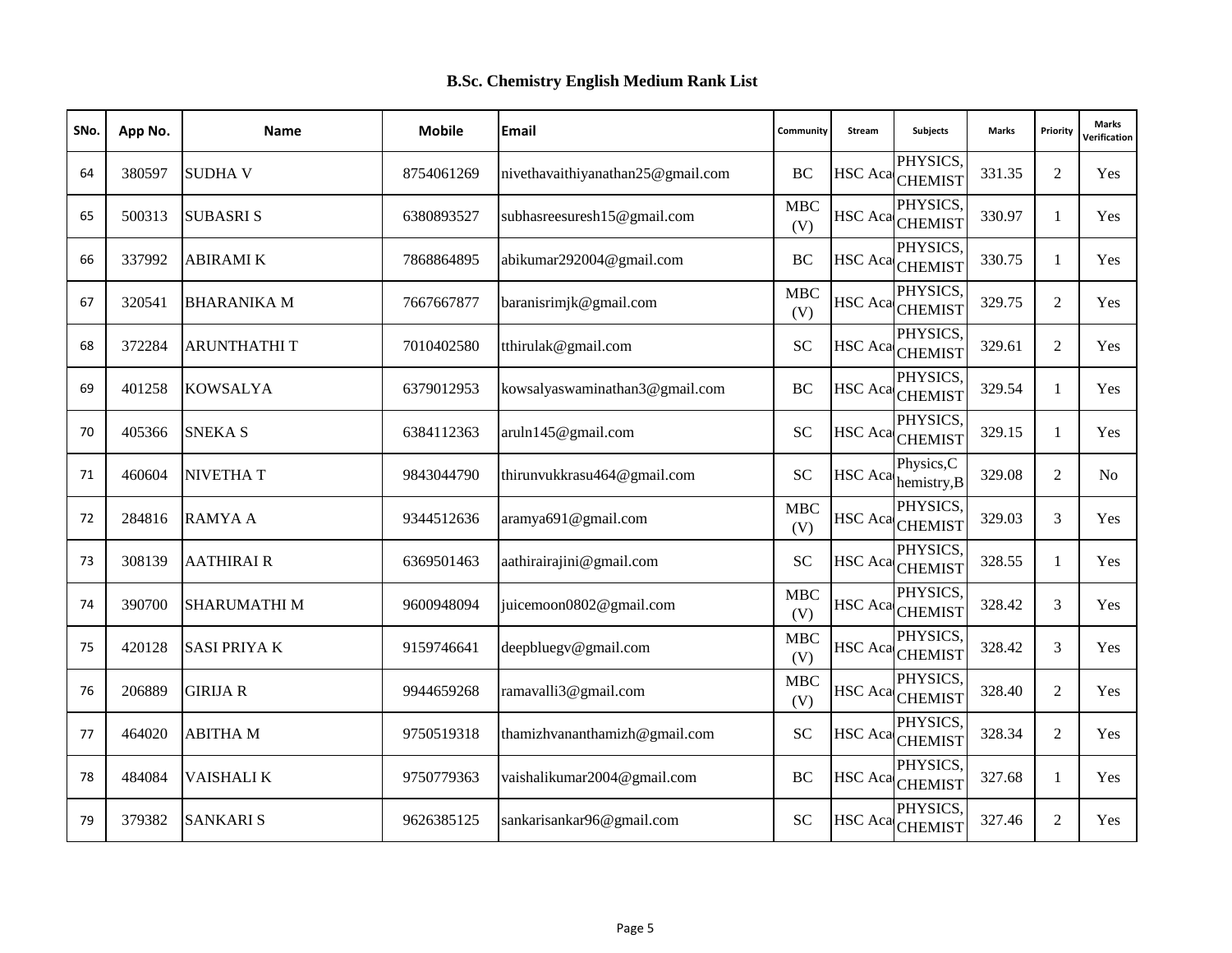| SNo. | App No. | <b>Name</b>          | <b>Mobile</b> | Email                           | Community         | Stream         | Subjects                               | <b>Marks</b> | Priority       | <b>Marks</b><br>Verification |
|------|---------|----------------------|---------------|---------------------------------|-------------------|----------------|----------------------------------------|--------------|----------------|------------------------------|
| 80   | 346231  | PRIYADHARSHINI K     | 8610383570    | mahishpriya@gmail.com           | <b>MBC</b><br>(V) |                | PHYSICS,<br>HSC Aca CHEMIST            | 327.39       | $\overline{2}$ | Yes                          |
| 81   | 403923  | <b>YAZHINI</b>       | 9944086586    | yazhini19052002@gmail.com       | <b>SC</b>         |                | PHYSICS.<br>HSC Aca CHEMIST            | 326.63       | 5              | Yes                          |
| 82   | 355299  | <b>ROOBINI</b>       | 7826089398    | rroobini12@gmail.com            | <b>SC</b>         |                | PHYSICS,<br>HSC Aca CHEMIST            | 326.60       | $\overline{2}$ | Yes                          |
| 83   | 397131  | <b>ROOBINI R</b>     | 7826089398    | asaianbarasi@gmail.com          | <b>SC</b>         | <b>HSC</b> Aca | Physics, C<br>hemistry, C              | 326.60       | $\overline{2}$ | No.                          |
| 84   | 290003  | <b>KRISHNAVENI A</b> | 9894428565    | krishnavenikv2004@gmail.com     | BC                |                | PHYSICS,<br>HSC Aca CHEMIST            | 326.30       | -1             | Yes                          |
| 85   | 428303  | <b>ABIRAMI S</b>     | 8667719980    | abirami021311@gmail.com         | <b>MBC</b><br>(V) |                | Physics, C<br>HSC Aca hemistry, B      | 326.00       | $\mathbf{1}$   | No                           |
| 86   | 453924  | <b>NANDHINI G</b>    | 9047950227    | sachin343@gmail.com             | <b>SC</b>         |                | PHYSICS.<br>HSC Aca CHEMIST            | 325.58       | 3              | Yes                          |
| 87   | 407719  | <b>VINODHINI S</b>   | 9578253276    | vinovinithian@gmail.com         | <b>SC</b>         |                | PHYSICS,<br>HSC Aca CHEMIST            | 325.25       | -1             | Yes                          |
| 88   | 211000  | <b>ATCHAYAP</b>      | 9750449623    | prabhakaranybw@gmail.com        | <b>MBC</b><br>(V) |                | PHYSICS,<br>HSC Aca <sub>CHEMIST</sub> | 325.03       | 1              | Yes                          |
| 89   | 409927  | PRIYADHARSHINI M     | 8883370387    | mathisanthi1982@gmail.com       | <b>MBC</b><br>(V) |                | PHYSICS.<br>HSC Aca CHEMIST            | 325.03       | $\mathbf{1}$   | Yes                          |
| 90   | 240588  | <b>ABISRI B</b>      | 9698064857    | settu7767@gmail.com             | <b>SC</b>         |                | PHYSICS,<br>HSC Aca CHEMIST            | 324.56       | 2              | Yes                          |
| 91   | 209157  | PRAHANNAYAKI M       | 8778785773    | prahannaanu@gmail.com           | <b>BC</b>         |                | PHYSICS.<br>HSC Aca <sub>CHEMIST</sub> | 324.48       | $\mathbf{1}$   | Yes                          |
| 92   | 235069  | <b>DHARANIR</b>      | 8489362439    | rdharani081@gmail.com           | <b>MBC</b><br>(V) |                | PHYSICS.<br>HSC Aca CHEMIST            | 324.28       | 1              | Yes                          |
| 93   | 434407  | VIJAYALAKSHMI S      | 9843233856    | arasanelavarasan544@gmail.com   | <b>MBC</b><br>(V) |                | PHYSICS.<br>HSC Aca <sub>CHEMIST</sub> | 324.13       | 2              | Yes                          |
| 94   | 380289  | <b>SHOBANA R</b>     | 8610740349    | shobanaragu2004@gmail.com       | <b>SC</b>         |                | PHYSICS,<br>HSC Aca CHEMIST            | 324.09       | 2              | Yes                          |
| 95   | 286475  | <b>SRINITHI R</b>    | 7708235198    | srinithirajasekaran10@gmail.com | <b>BC</b>         | <b>HSC</b> Aca | Mathemati<br>cs, Physics,              | 324.00       | $\mathbf{1}$   | N <sub>o</sub>               |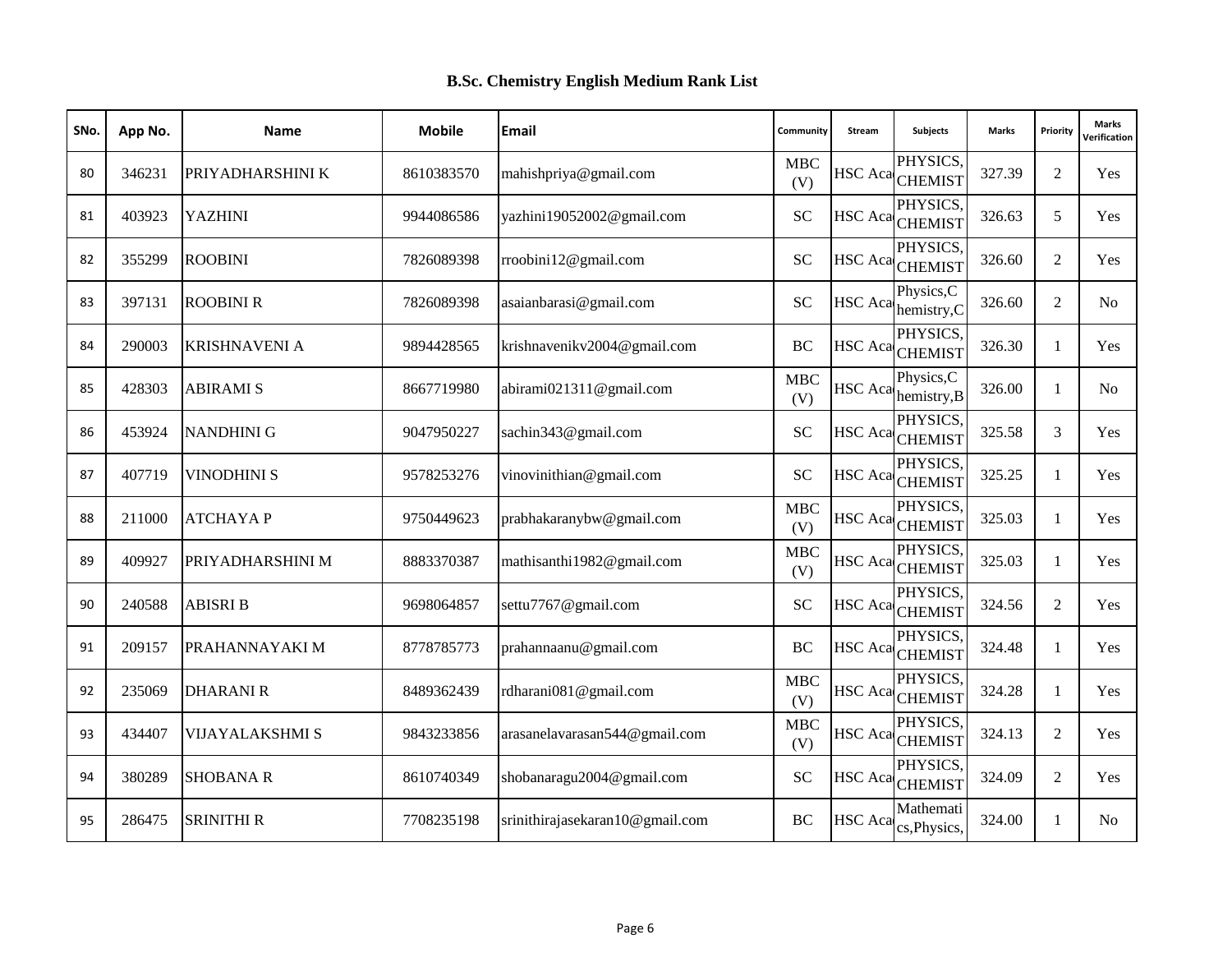| SNo. | App No. | <b>Name</b>        | <b>Mobile</b> | Email                           | Community                        | Stream         | Subjects                               | <b>Marks</b> | Priority       | <b>Marks</b><br>Verification |
|------|---------|--------------------|---------------|---------------------------------|----------------------------------|----------------|----------------------------------------|--------------|----------------|------------------------------|
| 96   | 372633  | KAVYA MANOHAR M    | 9865505107    | manogsir@gmail.com              | <b>SC</b>                        | <b>HSC</b> Aca | Physics, C<br>hemistry, B              | 324.00       | 1              | No.                          |
| 97   | 265154  | PRIYA M            | 8220619606    | priya01092004@gmail.com         | <b>MBC</b><br>(V)                |                | PHYSICS.<br>HSC Aca <sub>CHEMIST</sub> | 323.50       | 3              | Yes                          |
| 98   | 433053  | <b>DEEPIKAS</b>    | 8526091781    | deepikasuresh1781@gmail.com     | <b>SC</b>                        |                | PHYSICS,<br>HSC Aca CHEMIST            | 323.36       | 1              | Yes                          |
| 99   | 504884  | <b>GAYATHRI A</b>  | 6374526616    | gowt90622@gmail.com             | <b>SC</b>                        | <b>HSC</b> Aca | PHYSICS.<br><b>CHEMIST</b>             | 323.36       | $\mathbf{1}$   | <b>Yes</b>                   |
| 100  | 204907  | <b>AKSHAYA J</b>   | 9524285712    | alexrajponnaiyan@gmail.com      | <b>BC</b>                        |                | PHYSICS.<br>HSC Aca CHEMIST            | 322.65       | 3              | Yes                          |
| 101  | 230721  | VIJAYADHARSINI.V   | 9025039576    | vijayadharshiniv22@gmail.com    | MBC<br><b>AND</b><br><b>DNC</b>  |                | PHYSICS,<br>HSC Aca CHEMIST            | 322.25       | 2              | Yes                          |
| 102  | 314903  | <b>ANUSHAK</b>     | 9865002802    | parthipart123@gmail.com         | <b>MBC</b><br>(V)                | HSC Aca        | Physics, C<br>hemistry, C              | 322.06       | 2              | N <sub>0</sub>               |
| 103  | 283864  | <b>VIJITHRA</b>    | 9843753656    | rithusri950@gmail.com           | <b>MBC</b><br>(V)                |                | PHYSICS.<br>HSC Aca <sub>CHEMIST</sub> | 321.46       | 2              | Yes                          |
| 104  | 428286  | <b>GOPIKA S</b>    | 9715698446    | mahiraj5619@gmail.com           | <b>MBC</b><br>(V)                |                | PHYSICS.<br>HSC Aca CHEMIST            | 320.53       | $\overline{4}$ | Yes                          |
| 105  | 249891  | <b>MANJUK</b>      | 9159690178    | hemalatha0832@gmail.com         | MIDU<br><b>AND</b><br><b>DNC</b> | HSC Aca        | PHYSICS.<br><b>CHEMIST</b>             | 320.26       | 2              | Yes                          |
| 106  | 377463  | NIGASHINI K        | 9976278251    | nigalatha@gmail.com             | <b>SC</b>                        | <b>HSC</b> Aca | PHYSICS.<br><b>CHEMIST</b>             | 319.10       | 7              | Yes                          |
| 107  | 417741  | <b>ANBAZHAHI A</b> | 8838686770    | arun110696@gmail.com            | <b>SC</b>                        | HSC Aca        | Physics, C<br>hemistry, C              | 319.03       | 2              | N <sub>0</sub>               |
| 108  | 335135  | <b>SUBITHAR</b>    | 9698236301    | subitharamesh1023@gmail.com     | <b>SC</b>                        |                | PHYSICS,<br>HSC Aca <sub>CHEMIST</sub> | 318.99       | 7              | Yes                          |
| 109  | 409141  | <b>ELAKKIYA A</b>  | 9715413472    | gopalthilagavathi1971@gmail.com | <b>SC</b>                        | <b>HSC</b> Aca | PHYSICS.<br><b>CHEMIST</b>             | 318.94       | 2              | Yes                          |
| 110  | 464618  | <b>ABINAYA S</b>   | 9952809085    | abikirubasamy@gmail.com         | <b>MBC</b><br>(V)                |                | PHYSICS.<br>HSC Aca <sub>CHEMIST</sub> | 318.75       | 2              | <b>Yes</b>                   |
| 111  | 440016  | <b>ANISHA</b>      | 8220701514    | m.g.arunpandian@gmail.com       | SC                               | <b>HSC</b> Aca | Physics, C<br>hemistry, C              | 317.67       | 1              | N <sub>0</sub>               |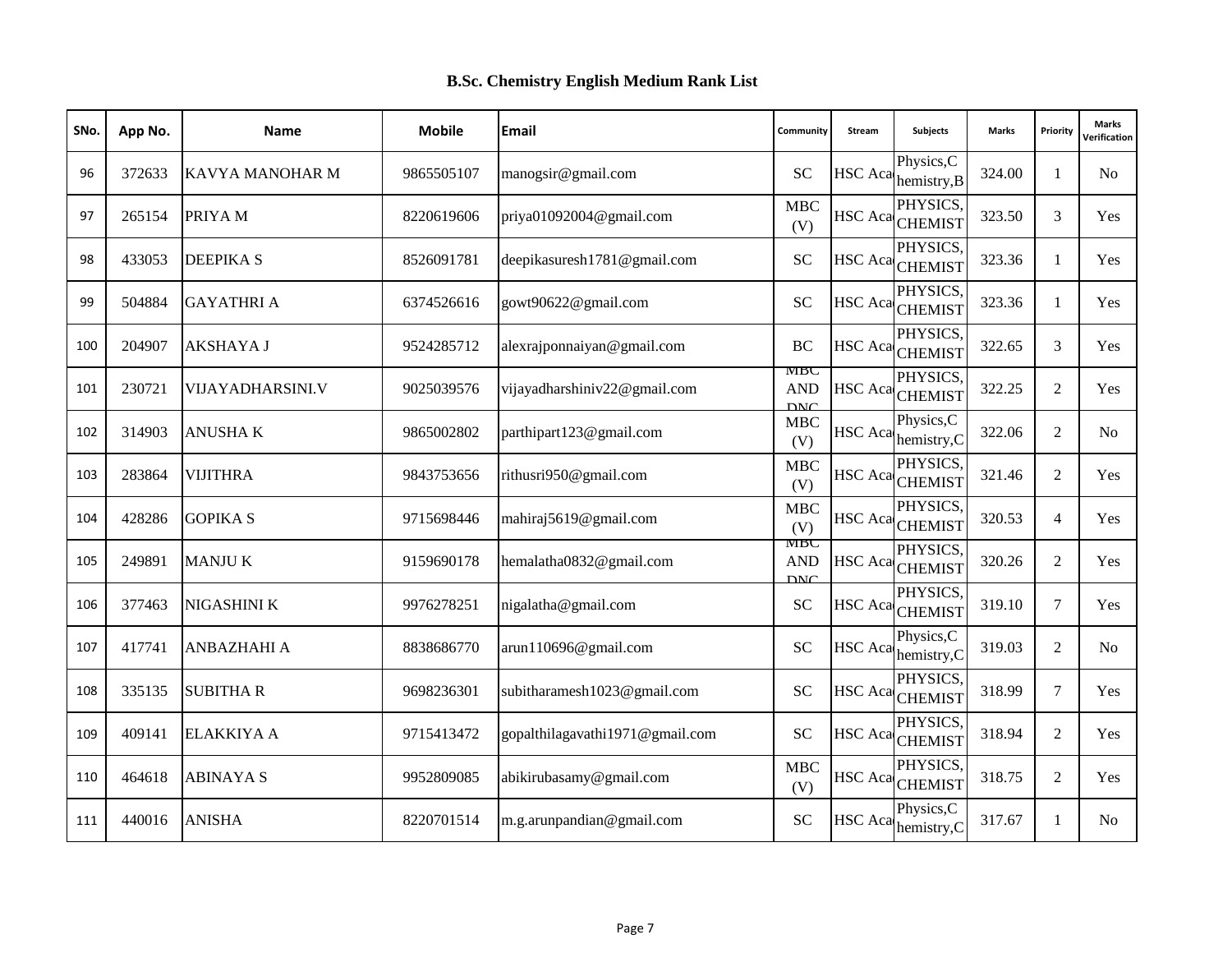| SNo. | App No. | <b>Name</b>         | <b>Mobile</b> | Email                          | Community         | Stream         | Subjects                               | <b>Marks</b> | Priority       | <b>Marks</b><br>Verification |
|------|---------|---------------------|---------------|--------------------------------|-------------------|----------------|----------------------------------------|--------------|----------------|------------------------------|
| 112  | 459634  | PIRITHIKA.V         | 8883240816    | v80872769@gmail.com            | <b>SC</b>         | <b>HSC</b> Aca | Physics, C<br>hemistry, B              | 317.57       | $\overline{2}$ | No.                          |
| 113  | 273010  | <b>BAVASRIK</b>     | 6380099657    | bavasrik6@gmail.com            | <b>MBC</b><br>(V) |                | Physics, C<br>$HSC$ Aca hemistry, B    | 317.49       | $\mathbf{1}$   | N <sub>o</sub>               |
| 114  | 331544  | <b>HARISAKTHI S</b> | 9444709878    | studiosankar33@gmail.com       | BC                |                | PHYSICS,<br>HSC Aca <sub>CHEMIST</sub> | 317.37       | 1              | Yes                          |
| 115  | 478146  | <b>RIONAP</b>       | 6381270228    | rionapeter30@gmail.com         | <b>BC</b>         | HSC Aca        | Physics, C<br>hemistry, B              | 317.00       | $\mathbf{1}$   | N <sub>o</sub>               |
| 116  | 354918  | <b>ABINAYA A</b>    | 9585302518    | abinayaashokan21@gmail.com     | <b>MBC</b><br>(V) | HSC Aca        | Physics, C<br>hemistry, B              | 316.88       | 2              | No.                          |
| 117  | 256585  | <b>SWETHA A</b>     | 8056607225    | kaviyaanbuselvam1998@gmail.com | SC                |                | PHYSICS.<br>HSC Aca <sub>CHEMIST</sub> | 316.79       | 1              | <b>Yes</b>                   |
| 118  | 244245  | VISHALI M           | 9500216346    | vishalivikki58@gmail.com       | <b>MBC</b><br>(V) |                | PHYSICS,<br>HSC Aca CHEMIST            | 316.71       | 1              | Yes                          |
| 119  | 216502  | <b>HARINIPRIYAK</b> | 9344530079    | kannankannan2124722@gmail.com  | <b>SC</b>         |                | PHYSICS.<br>HSC Aca <sub>CHEMIST</sub> | 316.68       | 2              | Yes                          |
| 120  | 241803  | <b>KAYALVIZHI R</b> | 7868981322    | sowmiyau939@gmail.com          | <b>SC</b>         |                | PHYSICS,<br>HSC Aca CHEMIST            | 316.36       | 3              | Yes                          |
| 121  | 427374  | <b>DEEPIKAT</b>     | 9965850629    | ganpat1986@gmail.com           | <b>MBC</b><br>(V) | HSC Aca        | Physics, C<br>hemistry, B              | 315.52       | $\mathbf{1}$   | N <sub>o</sub>               |
| 122  | 262477  | <b>KARTHIKA R</b>   | 6369549064    | 18karthikaravi2004@gmail.com   | <b>SC</b>         |                | PHYSICS.<br>HSC Aca <sub>CHEMIST</sub> | 315.20       | 2              | Yes                          |
| 123  | 410200  | <b>SALBIYA S</b>    | 8270813209    | samsalbiya26@gmail.com         | <b>SC</b>         |                | PHYSICS.<br>HSC Aca <sub>CHEMIST</sub> | 314.74       | 1              | <b>Yes</b>                   |
| 124  | 365260  | <b>SONAR</b>        | 9360016694    | sonaravisona15@gmail.com       | <b>SC</b>         |                | PHYSICS,<br>HSC Aca CHEMIST            | 314.29       | 1              | Yes                          |
| 125  | 490307  | THIRUMENI M         | 9047591233    | thirumeni07062004@gmail.com    | <b>MBC</b><br>(V) | HSC Aca        | Physics, C<br>hemistry, C              | 314.25       | 3              | N <sub>o</sub>               |
| 126  | 432721  | <b>SELVAPRIYA S</b> | 9600524597    | navaneethank521@gmail.com      | <b>MBC</b><br>(V) |                | PHYSICS.<br>HSC Aca <sub>CHEMIST</sub> | 314.12       | 9              | <b>Yes</b>                   |
| 127  | 406422  | <b>AARTHIR</b>      | 8098536024    | akalya19062001@gmail.com       | SC                |                | PHYSICS,<br>HSC Aca CHEMIST            | 314.07       | 6              | Yes                          |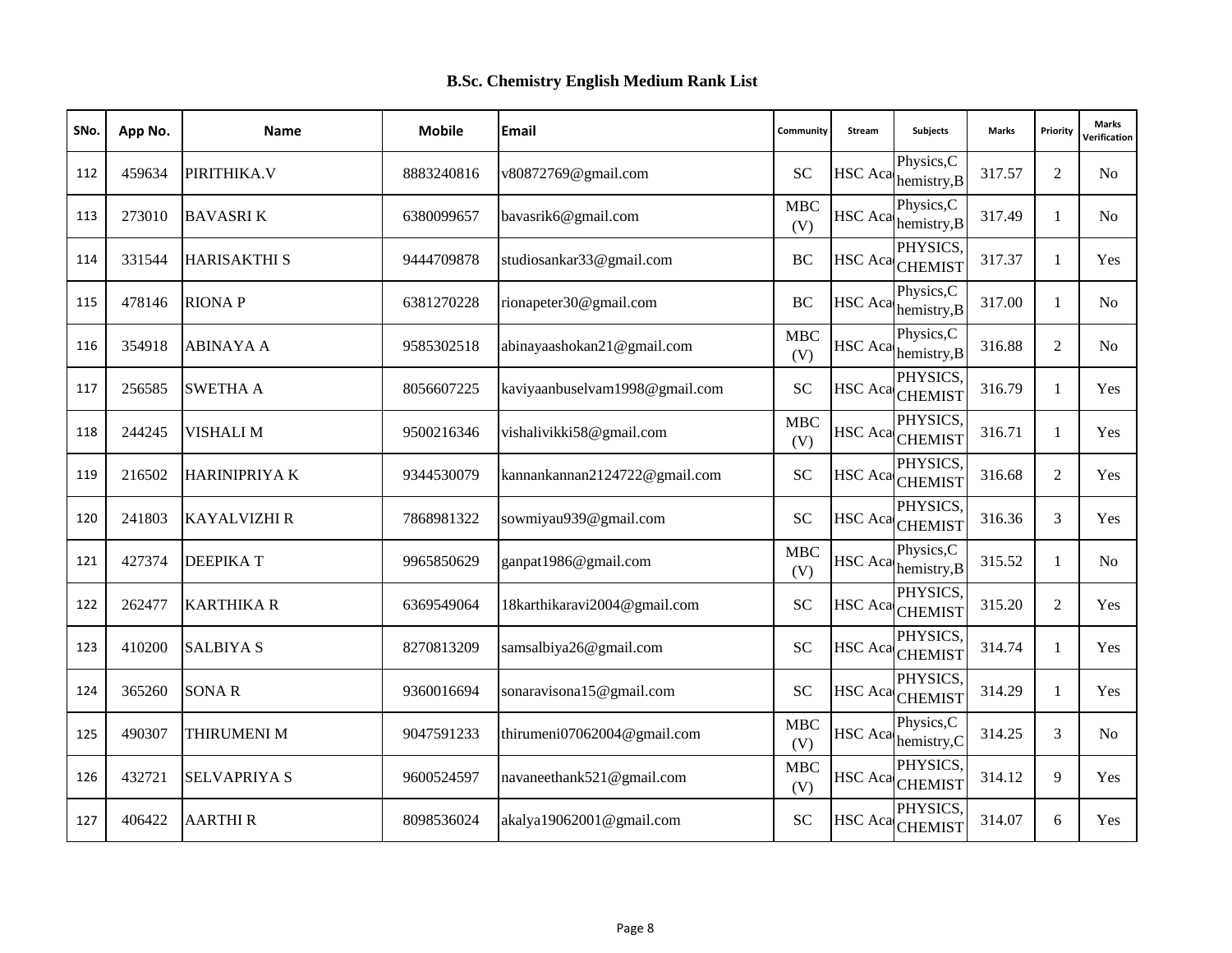| SNo. | App No. | <b>Name</b>          | <b>Mobile</b> | Email                      | Community         | Stream         | <b>Subjects</b>                        | <b>Marks</b> | Priority       | <b>Marks</b><br><b>/erification</b> |
|------|---------|----------------------|---------------|----------------------------|-------------------|----------------|----------------------------------------|--------------|----------------|-------------------------------------|
| 128  | 433625  | <b>SUSIS</b>         | 8825944189    | pb096135@gmail.com         | <b>SC</b>         | <b>HSC</b> Aca | Physics, C<br>hemistry, B              | 313.95       | 1              | N <sub>0</sub>                      |
| 129  | 479013  | <b>MAHALAKSHMI R</b> | 9655637329    | mariyappan6585@gmail.com   | BC                |                | PHYSICS.<br>HSC Aca CHEMIST            | 313.40       | 3              | Yes                                 |
| 130  | 427691  | <b>MONICA T</b>      | 9150600385    | thirumonica33@gmail.com    | <b>SC</b>         |                | PHYSICS.<br>HSC Aca CHEMIST            | 313.13       | 3              | Yes                                 |
| 131  | 363022  | <b>SEEMAR</b>        | 9943181828    | raviseema1504@gmail.com    | <b>SC</b>         | <b>HSC</b> Aca | PHYSICS.<br><b>CHEMIST</b>             | 313.01       | $\mathbf{1}$   | Yes                                 |
| 132  | 501148  | <b>KANNIGA E</b>     | 9787984136    | kannigae0107@gmail.com     | <b>MBC</b><br>(V) |                | PHYSICS.<br>HSC Aca <sub>CHEMIST</sub> | 312.69       | 2              | Yes                                 |
| 133  | 504625  | RATHIKA C            | 8098805960    | rengamal1957@gmail.com     | <b>SC</b>         |                | PHYSICS.<br>HSC Aca CHEMIST            | 312.67       | 1              | Yes                                 |
| 134  | 375427  | <b>SWATHI B</b>      | 7639230912    | suwathibasker001@gmail.com | <b>MBC</b><br>(V) |                | PHYSICS,<br>HSC Aca <sub>CHEMIST</sub> | 312.18       | $\mathbf{1}$   | Yes                                 |
| 135  | 331071  | <b>R.SUBALAKSHMI</b> | 9751793979    | roothara9751@gmail.com     | <b>SC</b>         |                | PHYSICS.<br>HSC Aca CHEMIST            | 311.49       | 1              | Yes                                 |
| 136  | 489959  | <b>SARASWATHI B</b>  | 7094532581    | bsaras2004@gmail.com       | <b>SC</b>         |                | PHYSICS.<br>HSC Aca CHEMIST            | 311.21       | $\overline{4}$ | <b>Yes</b>                          |
| 137  | 254332  | VAINAVI              | 7418264540    | vainavisakthi68@gmail.com  | MBC<br>(V)        |                | PHYSICS.<br>HSC Aca <sub>CHEMIST</sub> | 311.00       | 1              | Yes                                 |
| 138  | 356599  | <b>ISWARYARANI V</b> | 9361850331    | v.iswarya0909@gmail.com    | <b>SCA</b>        |                | PHYSICS.<br>HSC Aca <sub>CHEMIST</sub> | 310.85       | 2              | Yes                                 |
| 139  | 343913  | <b>VANITHA M</b>     | 8438652297    | ayyakannumani26@gmail.com  | <b>SC</b>         |                | PHYSICS.<br>HSC Aca CHEMIST            | 310.40       | 3              | Yes                                 |
| 140  | 309957  | VAISHNAVI G          | 8760567615    | vaishnavig484@gmail.com    | <b>BC</b>         |                | PHYSICS.<br>HSC Aca CHEMIST            | 310.26       | 2              | Yes                                 |
| 141  | 478379  | <b>J.VINOTHA</b>     | 9159745109    | james171972@gmail.com      | BC                | HSC Aca        | Zoology,B<br>otany, Che                | 310.22       | $\mathbf{1}$   | N <sub>0</sub>                      |
| 142  | 233389  | <b>SWEATHAR</b>      | 9095128086    | aramesevai@gmail.com       | <b>SC</b>         |                | PHYSICS,<br>HSC Aca CHEMIST            | 309.94       | $\mathbf{1}$   | <b>Yes</b>                          |
| 143  | 284714  | <b>ABIRAMI S</b>     | 8428263590    | abiramilatha2004@gmail.com | <b>SC</b>         |                | PHYSICS,<br>HSC Aca CHEMIST            | 309.69       | 1              | Yes                                 |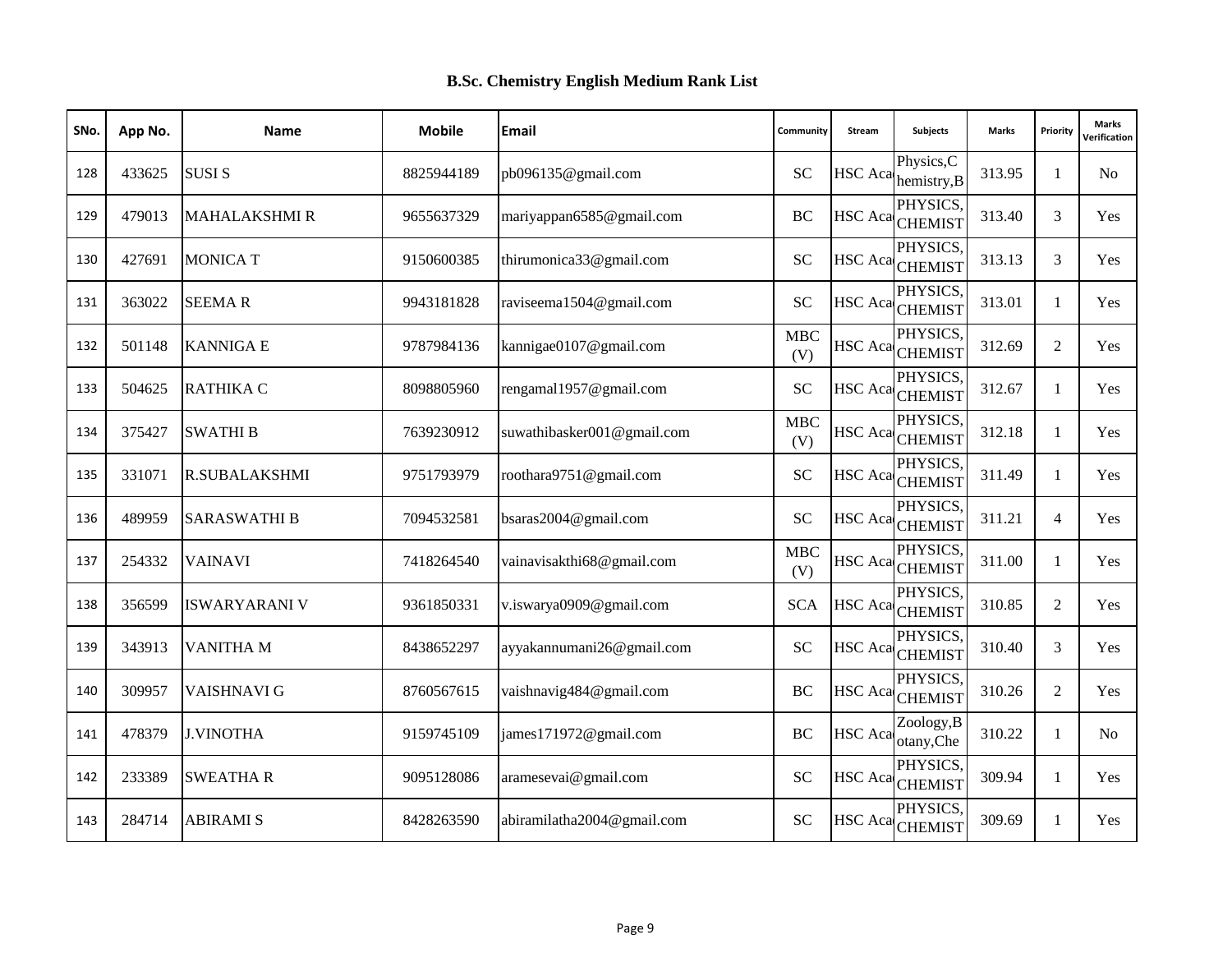| SNo. | App No. | <b>Name</b>            | <b>Mobile</b> | Email                                   | Community          | Stream         | <b>Subjects</b>                        | <b>Marks</b> | Priority       | <b>Marks</b><br><b>/erification</b> |
|------|---------|------------------------|---------------|-----------------------------------------|--------------------|----------------|----------------------------------------|--------------|----------------|-------------------------------------|
| 144  | 316907  | <b>ABIRAMI S</b>       | 8489622184    | abirami280704s@gmail.com                | <b>SC</b>          | <b>HSC</b> Aca | Physics, C<br>hemistry, B              | 309.69       | 2              | No                                  |
| 145  | 227189  | <b>ABINAYA J</b>       | 9629946578    | subashankar1212@gmail.com               | SC                 |                | PHYSICS.<br>HSC Aca CHEMIST            | 309.37       | 2              | Yes                                 |
| 146  | 204320  | <b>PARKAVIS</b>        | 7402635731    | parkaviseetharaman3@gmail.com           | <b>MBC</b><br>(V)  |                | PHYSICS.<br>HSC Aca CHEMIST            | 309.11       | 2              | Yes                                 |
| 147  | 247634  | <b>KAMALIA</b>         | 9843478860    | gk9476026@gmail.com                     | MBC<br>(V)         | HSC Aca        | PHYSICS.<br><b>CHEMIST</b>             | 308.57       | $\mathbf{1}$   | Yes                                 |
| 148  | 352043  | <b>HARIVARTHINI S</b>  | 8220471655    | harivarthinih@gmail.com                 | <b>SC</b>          | <b>HSC</b> Aca | PHYSICS.<br><b>CHEMIST</b>             | 308.04       | 2              | Yes                                 |
| 149  | 408157  | <b>SIVARANJANI</b>     | 8838852070    | u202382vidhyabharathiveeramani@gmail.co | <b>MBC</b><br>(V)  |                | PHYSICS.<br>HSC Aca CHEMIST            | 308.01       | $\overline{2}$ | <b>Yes</b>                          |
| 150  | 271804  | <b>SAKTHIB</b>         | 6369729330    | sanjaib292@gmail.com                    | ${\bf MBC}$<br>(V) |                | PHYSICS,<br>HSC Aca <sub>CHEMIST</sub> | 307.71       | 2              | Yes                                 |
| 151  | 307649  | YOGALAKSHMI N          | 9384979280    | yoganaga2004@gmail.com                  | <b>SCA</b>         | <b>HSC</b> Aca | PHYSICS,<br><b>CHEMIST</b>             | 307.53       | 1              | Yes                                 |
| 152  | 502520  | <b>ABINAYA V</b>       | 8489012091    | vabi28102003@gmail.com                  | <b>SC</b>          |                | PHYSICS.<br>HSC Aca CHEMIST            | 306.40       | 3              | Yes                                 |
| 153  | 374809  | PRAMATHI J             | 9080788538    | jagajeevankesinkan@gmail.com            | <b>SC</b>          |                | PHYSICS,<br>HSC Aca <sub>CHEMIST</sub> | 306.32       | $\mathbf{1}$   | Yes                                 |
| 154  | 360644  | <b>ROSELIN BRINDHA</b> | 9361887368    | roselinbrindha55@gmail.com              | BC                 | <b>HSC</b> Aca | PHYSICS.<br><b>CHEMIST</b>             | 304.71       | $\mathbf{1}$   | Yes                                 |
| 155  | 364738  | <b>AARTHI</b>          | 8838946980    | dhilaninfotech@gmail.com                | <b>SC</b>          | <b>HSC</b> Aca | Physics, C<br>hemistry, B              | 304.06       | 1              | N <sub>0</sub>                      |
| 156  | 263392  | <b>ANITHAK</b>         | 8610458308    | www.anitha2004.com@gmail.com            | <b>SC</b>          |                | PHYSICS.<br>HSC Aca CHEMIST            | 303.86       | 2              | Yes                                 |
| 157  | 415465  | <b>SURUTHII</b>        | 9360214098    | kilayaraja36@gmail.com                  | <b>SC</b>          |                | PHYSICS,<br>HSC Aca CHEMIST            | 303.50       | $\mathbf{1}$   | Yes                                 |
| 158  | 434949  | <b>JOTHIKA S</b>       | 9715040640    | jothika1607s@gmail.com                  | <b>SC</b>          |                | PHYSICS.<br>HSC Aca CHEMIST            | 302.42       | 2              | <b>Yes</b>                          |
| 159  | 472089  | <b>HARINIP</b>         | 8489971100    | hni24554@gmail.com                      | <b>SC</b>          |                | PHYSICS,<br>HSC Aca CHEMIST            | 302.42       | $\mathbf{1}$   | Yes                                 |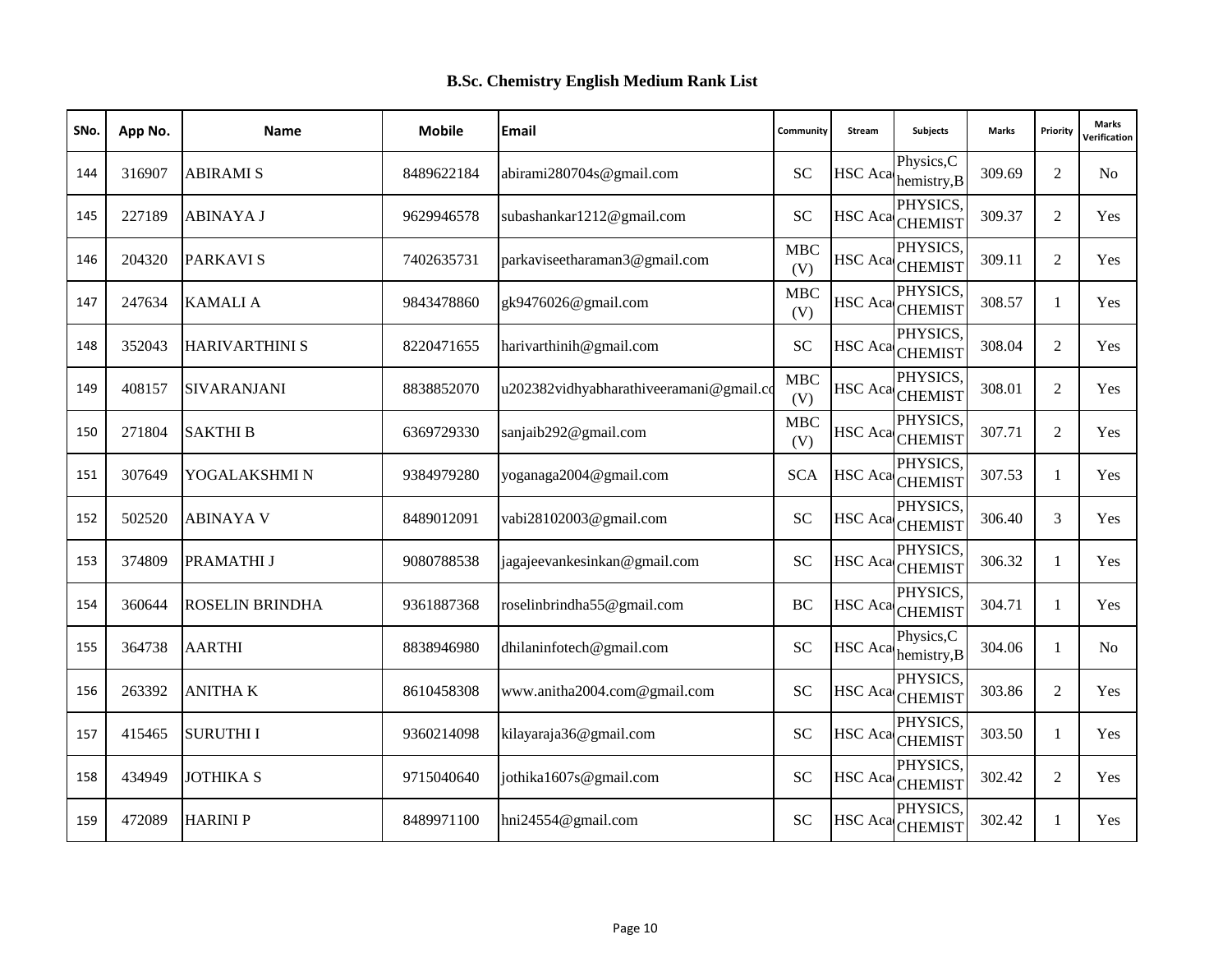| SNo. | App No. | <b>Name</b>             | <b>Mobile</b> | Email                               | Community         | Stream         | <b>Subjects</b>                        | <b>Marks</b> | Priority       | <b>Marks</b><br><b>/erification</b> |
|------|---------|-------------------------|---------------|-------------------------------------|-------------------|----------------|----------------------------------------|--------------|----------------|-------------------------------------|
| 160  | 433946  | <b>SUBASRIS</b>         | 9500230319    | senthamilzhkarpagam4@gmail.com      | <b>SC</b>         |                | PHYSICS,<br>HSC Aca CHEMIST            | 301.93       | 1              | Yes                                 |
| 161  | 361918  | POOJA <sub>S</sub>      | 9551577824    | arunkumar250989@gmail.com           | SC                |                | PHYSICS.<br>HSC Aca CHEMIST            | 301.85       | 2              | Yes                                 |
| 162  | 221629  | <b>SUVATHIS</b>         | 9566723478    | ssuvathi74@gmail.com                | <b>MBC</b><br>(V) |                | PHYSICS.<br>HSC Aca CHEMIST            | 301.67       | $\overline{4}$ | Yes                                 |
| 163  | 403788  | <b>PRIYADHARSHINI</b>   | 7339390788    | susindar23@gmail.com                | <b>SC</b>         | <b>HSC</b> Aca | PHYSICS.<br><b>CHEMIST</b>             | 301.36       | $\overline{2}$ | Yes                                 |
| 164  | 241222  | <b>KAVIYA LAKSHMI G</b> | 8973496062    | gopi7228302@gmail.com               | BC                |                | PHYSICS.<br>HSC Aca <sub>CHEMIST</sub> | 301.24       | 2              | Yes                                 |
| 165  | 313707  | <b>AARTHIT</b>          | 9345819959    | aarthithirunavukarasu2004@gmail.com | <b>SC</b>         |                | PHYSICS.<br>HSC Aca CHEMIST            | 301.21       | $\overline{2}$ | Yes                                 |
| 166  | 351677  | <b>SUBASRIP</b>         | 7868959105    | pjayasri2020@gmail.com              | <b>MBC</b><br>(V) |                | PHYSICS,<br>HSC Aca <sub>CHEMIST</sub> | 301.21       | 2              | Yes                                 |
| 167  | 502616  | <b>BOOMIHA C</b>        | 9361675724    | agastin897@gmail.com                | <b>SC</b>         | <b>HSC</b> Aca | PHYSICS.<br><b>CHEMIST</b>             | 301.07       | 1              | Yes                                 |
| 168  | 386773  | PRIYADHARSHINI D        | 7502879632    | dpriyadharshini63@gmail.com         | <b>SC</b>         | <b>HSC</b> Aca | Physics, C<br>hemistry, B              | 300.99       | 6              | N <sub>0</sub>                      |
| 169  | 359082  | PREETHAK                | 6380727410    | priyadharshinikannan2000@gmasil.com | <b>SC</b>         |                | PHYSICS,<br>HSC Aca <sub>CHEMIST</sub> | 300.97       | $\mathbf{1}$   | Yes                                 |
| 170  | 243321  | <b>JAYASRIR</b>         | 9940652803    | jayasrijayasri125@gmail.com         | <b>SC</b>         |                | PHYSICS,<br>HSC Aca <sub>CHEMIST</sub> | 299.72       | 2              | Yes                                 |
| 171  | 259992  | SIVAGAMASELVI A         | 8870229204    | asivagamaselvi04@gmail.com          | <b>SC</b>         |                | PHYSICS.<br>HSC Aca CHEMIST            | 299.19       | 2              | Yes                                 |
| 172  | 222345  | VAISHNAVI T             | 9786000952    | vaishu29nov@gmail.com               | <b>BC</b>         |                | PHYSICS.<br>HSC Aca <sub>CHEMIST</sub> | 299.14       | 2              | Yes                                 |
| 173  | 353972  | <b>ABITHA S</b>         | 9943314065    | srimathisridhar2002@gmail.com       | <b>SC</b>         |                | PHYSICS,<br>HSC Aca CHEMIST            | 298.32       | 2              | Yes                                 |
| 174  | 429366  | <b>JAYANTHI J</b>       | 7639726822    | sgrmani3@gmail.com                  | <b>SC</b>         |                | PHYSICS.<br>HSC Aca CHEMIST            | 297.73       | 3              | <b>Yes</b>                          |
| 175  | 338730  | <b>NAVEENAE</b>         | 9842256298    | nethajisubbass@gmail.com            | <b>MBC</b>        |                | PHYSICS,<br>HSC Aca CHEMIST            | 297.68       | 2              | Yes                                 |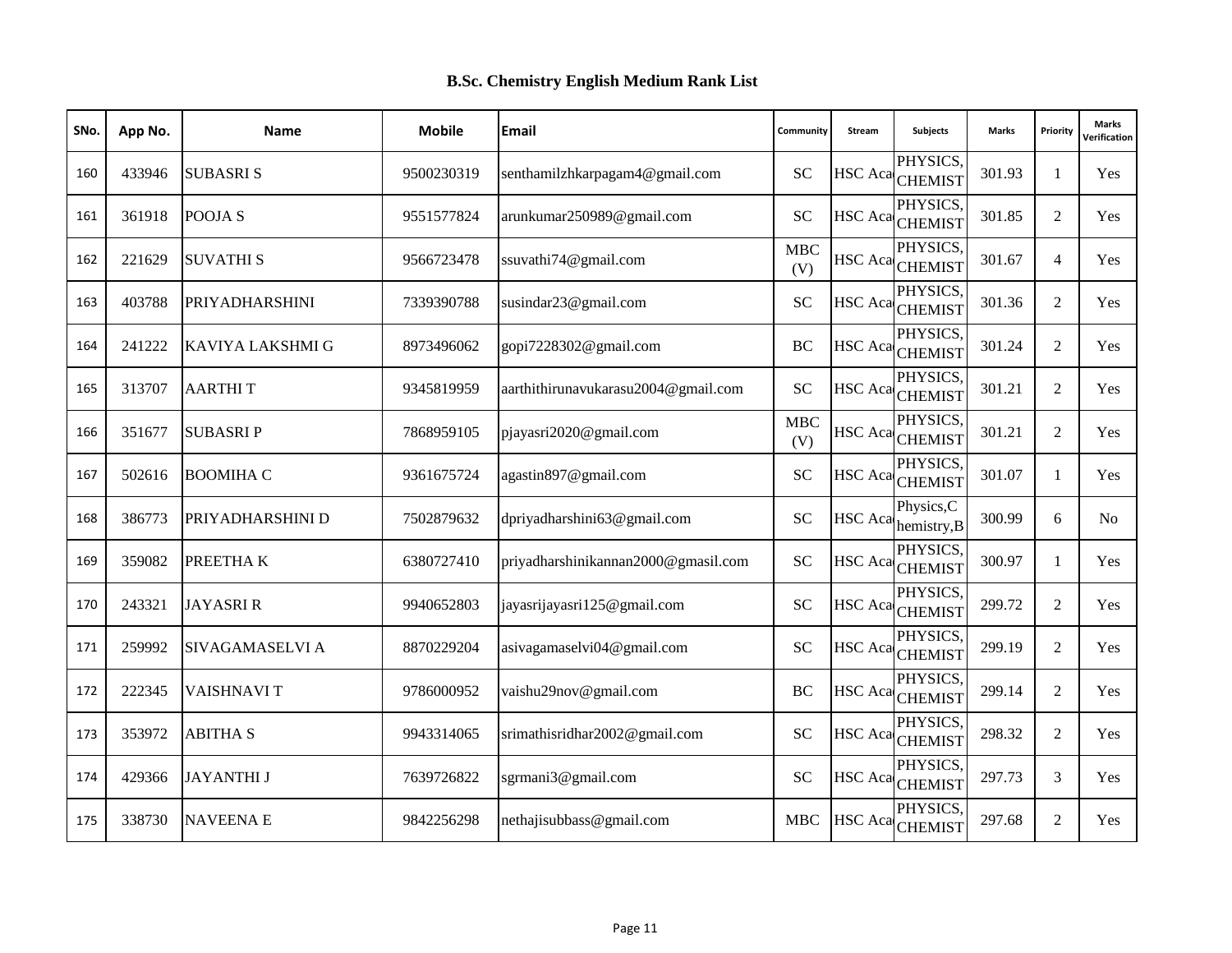| SNo. | App No. | <b>Name</b>             | <b>Mobile</b> | Email                         | Community                       | Stream         | <b>Subjects</b>                        | <b>Marks</b> | Priority       | <b>Marks</b><br><b>/erification</b> |
|------|---------|-------------------------|---------------|-------------------------------|---------------------------------|----------------|----------------------------------------|--------------|----------------|-------------------------------------|
| 176  | 355930  | <b>ABINAYAK</b>         | 9943680894    | abiabinashk325@gmail.com      | MBC<br><b>AND</b><br><b>DNC</b> |                | PHYSICS,<br>HSC Aca CHEMIST            | 297.28       | 2              | Yes                                 |
| 177  | 391098  | <b>GOWSALYAM</b>        | 7010877390    | mgowsalyamanivannan@gmail.com | <b>MBC</b><br>(V)               |                | PHYSICS.<br>HSC Aca CHEMIST            | 296.92       | 3              | Yes                                 |
| 178  | 235308  | <b>KALAIVANI V</b>      | 9894847470    | hhsh3086@gmail.com            | <b>MBC</b><br>(V)               |                | PHYSICS,<br>HSC Aca CHEMIST            | 296.00       | 1              | Yes                                 |
| 179  | 433433  | DIVYA K                 | 8973571198    | ramyakannan993@gmail.com      | <b>BC</b>                       | <b>HSC</b> Aca | PHYSICS.<br><b>CHEMIST</b>             | 295.82       | $\overline{2}$ | Yes                                 |
| 180  | 501817  | DHARANIKA SRI V M       | 9715185790    | dharanikasri@gmail.com        | <b>ST</b>                       | HSC Aca        | Physics, C<br>hemistry, B              | 295.82       | 1              | N <sub>0</sub>                      |
| 181  | 419833  | SHANMUGAPRIYA A         | 9786402661    | shanmugapriyaa786@gmail.com   | MBC<br><b>AND</b><br><b>DNC</b> |                | PHYSICS.<br>HSC Aca CHEMIST            | 295.40       | 2              | Yes                                 |
| 182  | 380682  | PREETHI P               | 9123533580    | rsgowtham05@gmail.com         | <b>BC</b>                       |                | PHYSICS,<br>HSC Aca <sub>CHEMIST</sub> | 295.28       | 2              | Yes                                 |
| 183  | 438210  | <b>DHARANIK</b>         | 8098884407    | sreesudhan348@gmail.com       | BC                              |                | PHYSICS.<br>HSC Aca CHEMIST            | 294.80       | 5              | Yes                                 |
| 184  | 259677  | <b>DHIVYALAKSHMI M</b>  | 9943792136    | dhivya092004m@gmail.com       | <b>MBC</b><br>(V)               |                | PHYSICS.<br>HSC Aca CHEMIST            | 294.29       | $\mathbf{1}$   | Yes                                 |
| 185  | 251902  | PRIYADHARSHINI K        | 9578204997    | kamaraj1731980@gmail.com      | <b>SC</b>                       | <b>HSC</b> Aca | PHYSICS.<br><b>CHEMIST</b>             | 293.25       | $\mathbf{1}$   | Yes                                 |
| 186  | 503466  | NIYAZHINI M             | 8903123458    | niyazhini2004@gmail.com       | <b>SC</b>                       | <b>HSC</b> Aca | Physics, C<br>hemistry, B              | 292.35       | $\overline{4}$ | No                                  |
| 187  | 345315  | <b>JEGATHEESHWARI D</b> | 7810044954    | jd3062002@gmail.com           | <b>SC</b>                       |                | PHYSICS.<br>HSC Aca CHEMIST            | 291.57       | $\overline{4}$ | <b>Yes</b>                          |
| 188  | 287643  | SRINITHI.K              | 9095639727    | srinithi.kumarv@gmail.com     | MBC<br>(V)                      |                | PHYSICS.<br>HSC Aca <sub>CHEMIST</sub> | 291.13       | 1              | Yes                                 |
| 189  | 265682  | <b>SAKTHI PRIYA R</b>   | 9384508218    | sakthipriya2@gmail.com        | <b>MBC</b><br>(V)               | <b>HSC</b> Aca | PHYSICS,<br><b>CHEMIST</b>             | 291.00       | $\mathbf{1}$   | Yes                                 |
| 190  | 467649  | <b>SUDHARSINI S</b>     | 8110929867    | moganamonisha2003@gmail.com   | <b>SC</b>                       |                | PHYSICS.<br>HSC Aca CHEMIST            | 290.11       | $\overline{c}$ | <b>Yes</b>                          |
| 191  | 337553  | <b>KAVYAK</b>           | 9790379095    | ranadeepranadeep193@gmail.com | <b>SC</b>                       |                | PHYSICS.<br>HSC Aca CHEMIST            | 289.39       | 1              | Yes                                 |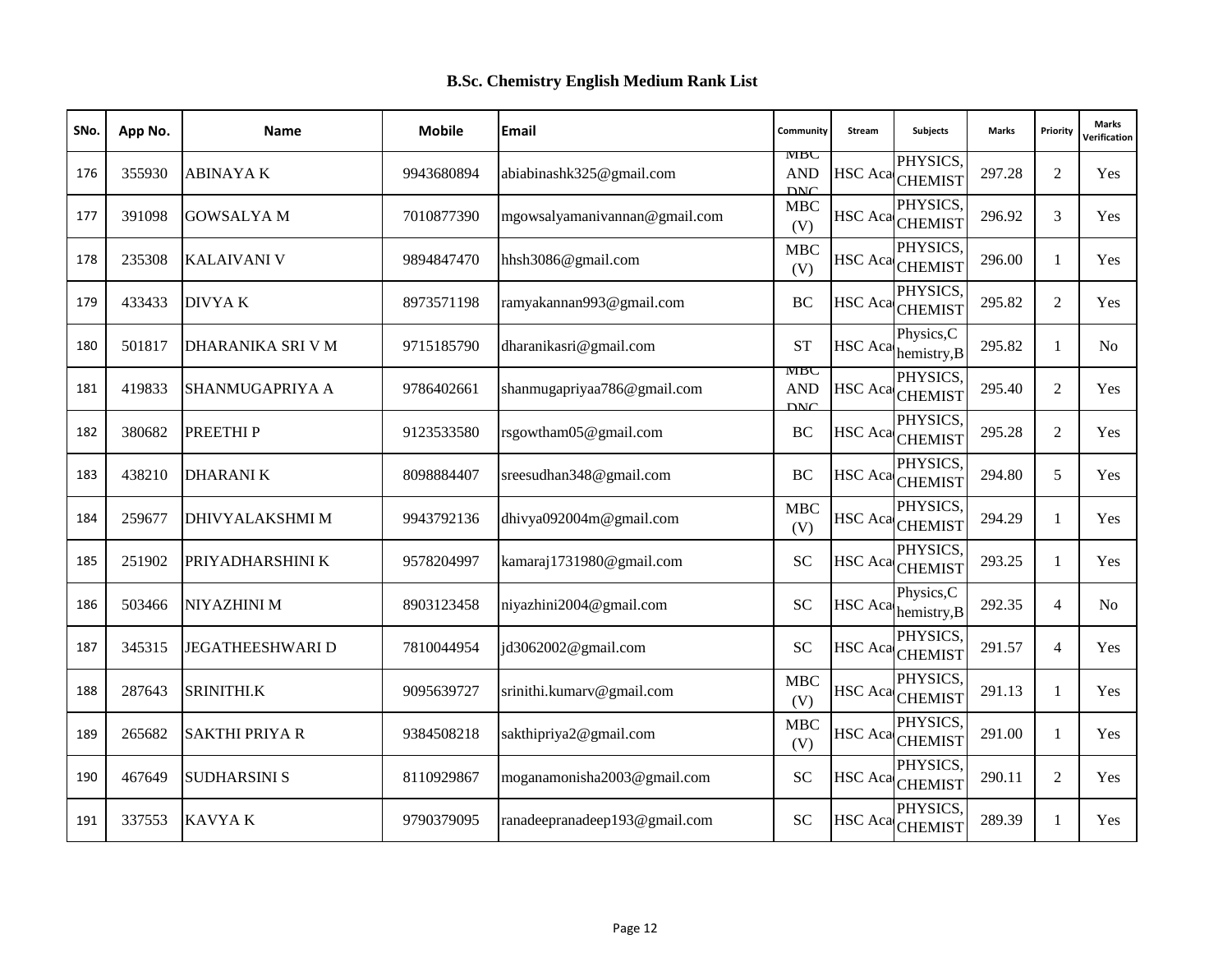| SNo. | App No. | <b>Name</b>            | <b>Mobile</b> | Email                           | Community         | Stream  | Subjects                               | <b>Marks</b> | Priority       | <b>Marks</b><br>Verification |
|------|---------|------------------------|---------------|---------------------------------|-------------------|---------|----------------------------------------|--------------|----------------|------------------------------|
| 192  | 326805  | <b>NITHISHA</b>        | 8940556486    | rameshbepositive@gmail.com      | <b>SC</b>         |         | PHYSICS,<br>HSC Aca CHEMIST            | 289.11       | $\overline{2}$ | Yes                          |
| 193  | 457724  | <b>THAMIZHKANI S</b>   | 8870012872    | thulasiramansivakumar@gmail.com | <b>SC</b>         |         | PHYSICS.<br>HSC Aca CHEMIST            | 288.66       | 3              | Yes                          |
| 194  | 297719  | <b>SANTHOSHINI A M</b> | 9345703594    | santhoshraj20031129@gmail.com   | MBC<br>(V)        |         | PHYSICS,<br>HSC Aca <sub>CHEMIST</sub> | 287.08       | 3              | Yes                          |
| 195  | 420605  | <b>SARANYA C</b>       | 9361109462    | saranyasarayan70@gmail.com      | <b>MBC</b><br>(V) | HSC Aca | PHYSICS.<br><b>CHEMIST</b>             | 286.80       | 3              | Yes                          |
| 196  | 237062  | <b>BOOMIGA</b>         | 9786741398    | boomigab03112003@gmail.com      | <b>SCA</b>        |         | PHYSICS,<br>HSC Aca CHEMIST            | 286.40       | -1             | Yes                          |
| 197  | 371197  | ABI                    | 6385639933    | jayaakash589@gmail.com          | <b>SC</b>         |         | Physics, C<br>$HSC$ Aca hemistry, B    | 285.93       | 2              | No                           |
| 198  | 402592  | <b>HARINI R</b>        | 8270211091    | harinirajendra2003@gmail.com    | <b>MBC</b><br>(V) |         | PHYSICS.<br>HSC Aca CHEMIST            | 285.38       | $\overline{4}$ | Yes                          |
| 199  | 302958  | <b>INTHUBALA R</b>     | 7094633757    | inthubala2004@gmail.com         | <b>SC</b>         |         | PHYSICS,<br>HSC Aca CHEMIST            | 285.15       | $\mathbf{1}$   | Yes                          |
| 200  | 204234  | <b>ELAKKIYA P</b>      | 9360443570    | elakkiyap145@gmail.com          | <b>SC</b>         |         | PHYSICS,<br>HSC Aca CHEMIST            | 284.68       | $\overline{2}$ | Yes                          |
| 201  | 218270  | <b>NANDHITHA A</b>     | 9894185169    | sssananth05@gmail.com           | <b>SC</b>         |         | PHYSICS.<br>HSC Aca CHEMIST            | 283.83       | $\mathbf{1}$   | Yes                          |
| 202  | 382844  | <b>SUSHMITHA</b>       | 9003802102    | suvathi777@gmail.com            | <b>SC</b>         |         | PHYSICS.<br>HSC Aca CHEMIST            | 282.97       | -1             | Yes                          |
| 203  | 373560  | <b>JAYASHRIP</b>       | 9362967000    | thangamxeroxmyl@gmail.com       | <b>BC</b>         |         | PHYSICS.<br>HSC Aca CHEMIST            | 282.01       | $\overline{1}$ | Yes                          |
| 204  | 228641  | VELVIZHI K             | 8248833662    | jayarajammu945@gmail.com        | BC                |         | PHYSICS.<br>HSC Aca CHEMIST            | 282.00       | $\overline{2}$ | Yes                          |
| 205  | 310773  | PRIYAR                 | 8754043449    | selvaselvam8116@gmail.com       | <b>SC</b>         |         | Physics, C<br>HSC Aca hemistry, B      | 281.65       | -1             | N <sub>0</sub>               |
| 206  | 506068  | PRIYADHARSHINI R       | 8667376272    | boomisrini22@gmail.com          | <b>SC</b>         |         | PHYSICS,<br>HSC Aca CHEMIST            | 281.57       | 1              | Yes                          |
| 207  | 382064  | <b>SUBASHINI</b>       | 6379433772    | jsubashini2004@gmail.com        | <b>SC</b>         |         | PHYSICS.<br>HSC Aca CHEMIST            | 281.54       | -1             | Yes                          |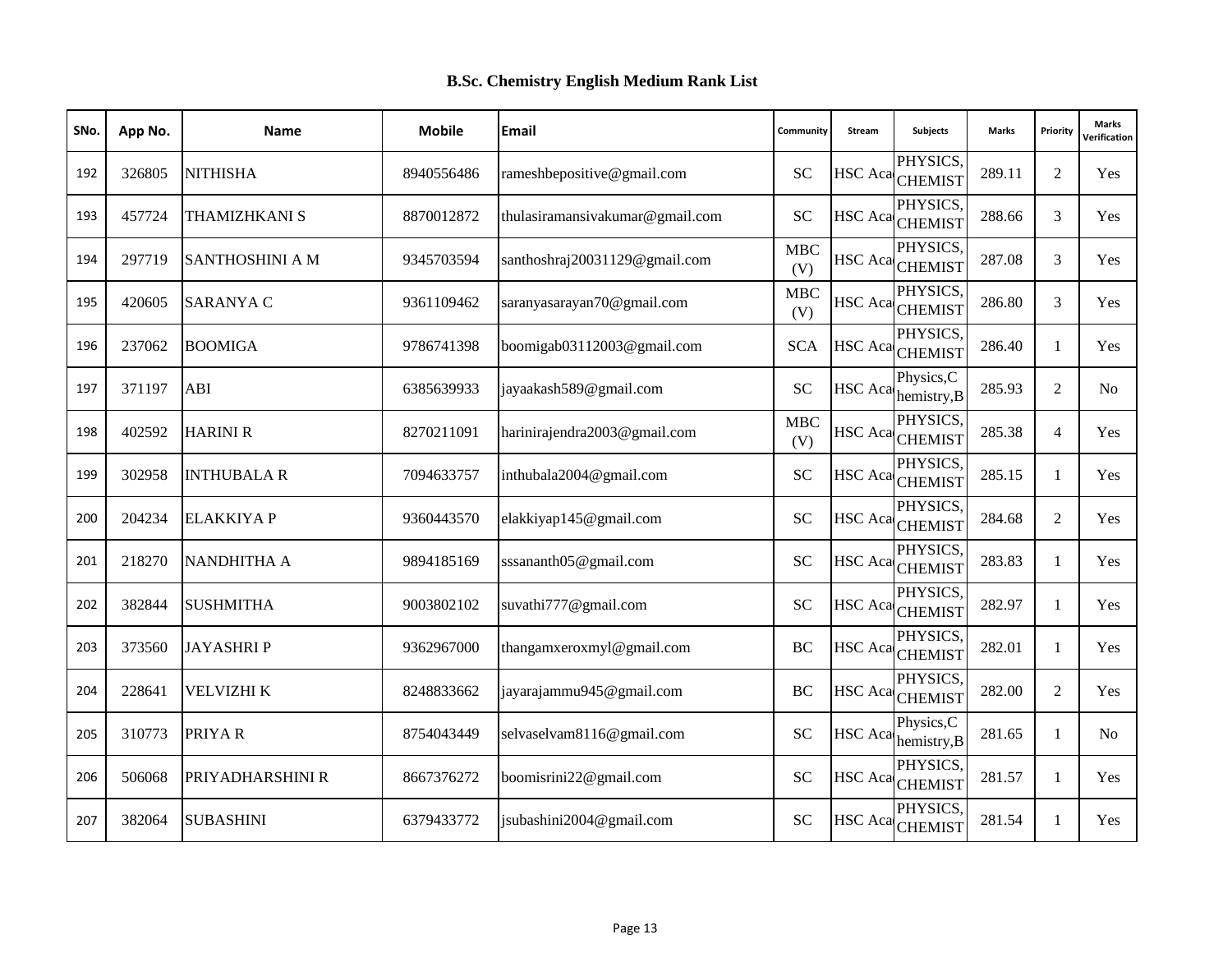| SNo. | App No. | <b>Name</b>          | <b>Mobile</b> | Email                         | Community         | Stream         | Subjects                               | <b>Marks</b> | Priority       | <b>Marks</b><br>Verification |
|------|---------|----------------------|---------------|-------------------------------|-------------------|----------------|----------------------------------------|--------------|----------------|------------------------------|
| 208  | 366988  | <b>DHIVYA T</b>      | 9994545751    | vlmani03@gmail.com            | MBC<br>(V)        |                | PHYSICS.<br>HSC Aca CHEMIST            | 281.38       | $\overline{2}$ | Yes                          |
| 209  | 416070  | PRASANNA M           | 8248818055    | sathishsathishammu@gmail.com  | <b>SC</b>         |                | PHYSICS.<br>HSC Aca CHEMIST            | 281.21       | 2              | Yes                          |
| 210  | 475351  | <b>HEMALATHA</b>     | 6385275932    | hemalatharaji2405@gmail.com   | <b>SC</b>         |                | Physics, C<br>HSC Aca hemistry, B      | 281.21       | 1              | N <sub>o</sub>               |
| 211  | 314500  | <b>DEEPIKA S</b>     | 9003594050    | deepikasekar2730@gmail.com    | <b>SC</b>         | <b>HSC</b> Aca | Physics, C<br>hemistry, B              | 281.00       | $\overline{2}$ | No.                          |
| 212  | 374401  | <b>SWETHAD</b>       | 7540025784    | nanbaxerox1@gmail.com         | <b>SC</b>         |                | PHYSICS,<br>HSC Aca CHEMIST            | 280.85       | -1             | Yes                          |
| 213  | 234367  | <b>PRASANNA R</b>    | 8220598053    | prasanna11102004@gmail.com    | <b>SC</b>         |                | PHYSICS,<br>HSC Aca <sub>CHEMIST</sub> | 279.65       | $\mathbf{1}$   | Yes                          |
| 214  | 504558  | <b>GURUSRIN</b>      | 8825535460    | nadanam0607@gmail.com         | <b>MBC</b><br>(V) |                | PHYSICS.<br>HSC Aca CHEMIST            | 279.26       | $\overline{4}$ | Yes                          |
| 215  | 350215  | <b>MENAKA M</b>      | 8838732300    | prushothr1997@gmail.com       | <b>SC</b>         |                | PHYSICS,<br>HSC Aca <sub>CHEMIST</sub> | 279.15       | -1             | Yes                          |
| 216  | 429675  | <b>SIVASANKARI S</b> | 9025643907    | sivasankari23052004@gmail.com | <b>SC</b>         |                | PHYSICS,<br>HSC Aca CHEMIST            | 278.99       | 1              | Yes                          |
| 217  | 344836  | <b>VISHVATHA P</b>   | 8610787922    | vishvathavishvatha@gmail.com  | <b>MBC</b><br>(V) |                | PHYSICS.<br>HSC Aca CHEMIST            | 278.43       | 3              | Yes                          |
| 218  | 418687  | RAJARAJESHWARI R     | 8438648859    | rajeshwariraja270@gmail.com   | <b>SC</b>         |                | PHYSICS,<br>HSC Aca CHEMIST            | 278.28       | -1             | Yes                          |
| 219  | 421631  | <b>RABINA R</b>      | 9940390158    | rrabina3108@gmail.com         | <b>SC</b>         |                | PHYSICS.<br>HSC Aca CHEMIST            | 277.84       | $\mathbf{1}$   | Yes                          |
| 220  | 349627  | PRITHISHA S          | 9566781382    | selvara20@gmail.com           | <b>SC</b>         |                | PHYSICS.<br>HSC Aca CHEMIST            | 277.78       | $\overline{4}$ | Yes                          |
| 221  | 369258  | <b>DURGADEVIR</b>    | 8124517163    | manothan1979@gmail.com        | <b>SC</b>         |                | PHYSICS,<br>HSC Aca CHEMIST            | 277.78       | -1             | Yes                          |
| 222  | 349682  | <b>SARANYA M</b>     | 9943379290    | saranya082004m@gmail.com      | BC                |                | PHYSICS,<br>HSC Aca CHEMIST            | 277.64       | -1             | Yes                          |
| 223  | 499485  | <b>BAVADHARANI R</b> | 9597789086    | rkavi3560@gmail.com           | <b>SC</b>         |                | Physics, C<br>HSC Aca hemistry, B      | 277.00       | $\overline{2}$ | N <sub>o</sub>               |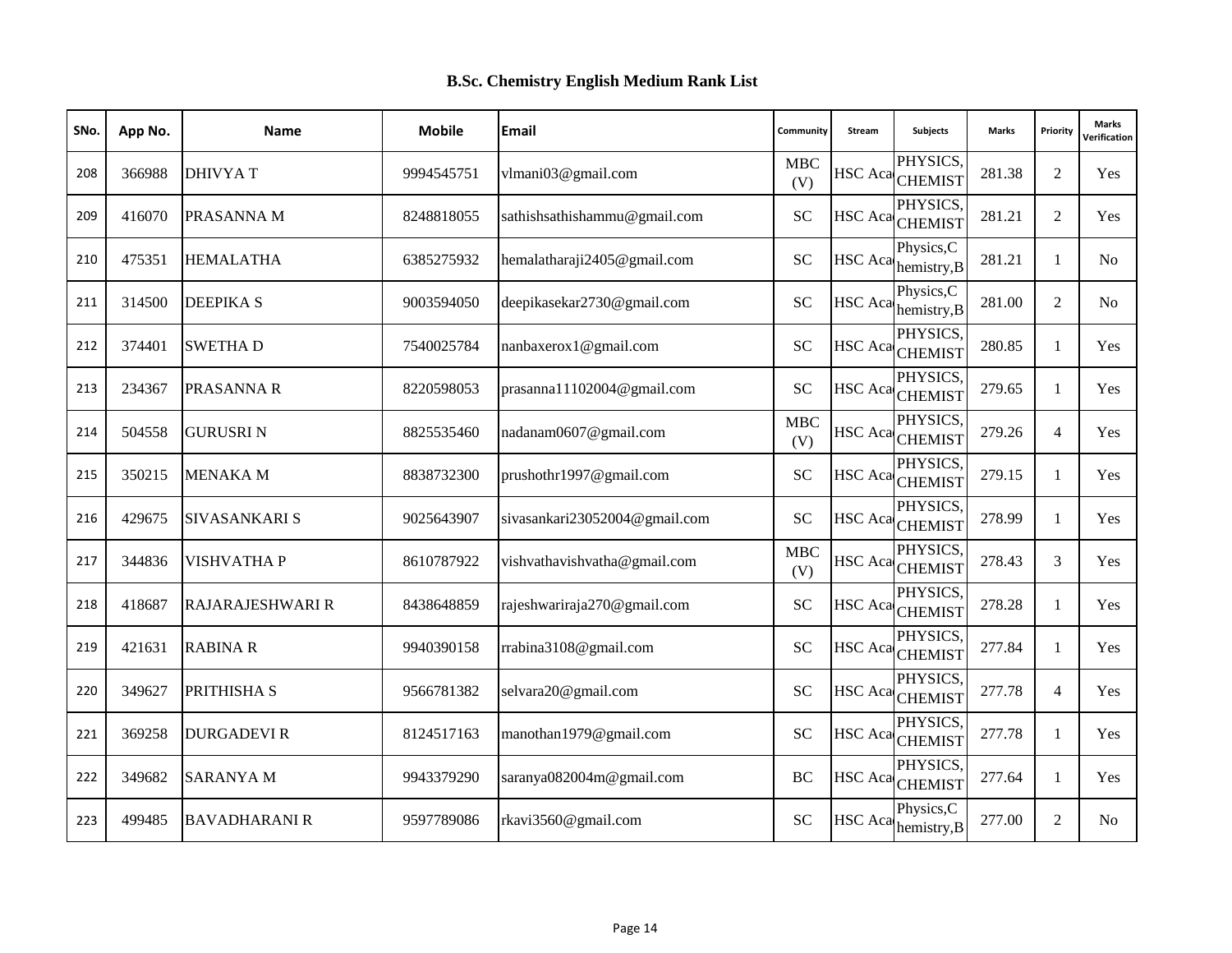| SNo. | App No. | <b>Name</b>          | <b>Mobile</b> | Email                            | Community         | Stream | Subjects                               | <b>Marks</b> | Priority       | <b>Marks</b><br>Verification |
|------|---------|----------------------|---------------|----------------------------------|-------------------|--------|----------------------------------------|--------------|----------------|------------------------------|
| 224  | 395960  | <b>DHUSHYAD</b>      | 7339435902    | thilagavathidhaya@gmail.com      | <b>SC</b>         |        | PHYSICS,<br>HSC Aca CHEMIST            | 276.93       | 8              | Yes                          |
| 225  | 437036  | <b>SINDHUJA M</b>    | 6374400457    | surya2812001@gmail.com           | <b>SC</b>         |        | PHYSICS.<br>HSC Aca CHEMIST            | 276.68       | 2              | Yes                          |
| 226  | 324837  | <b>JAMUNAS</b>       | 9698972537    | jamunasakthi2004@gmail.com       | BC                |        | PHYSICS,<br>HSC Aca CHEMIST            | 275.85       | $\mathfrak{2}$ | Yes                          |
| 227  | 460358  | V.DEVAMANOHARI       | 8531968107    | prasathmba21@gmail.com           | <b>MBC</b>        |        | PHYSICS.<br>HSC Aca CHEMIST            | 275.85       | $\mathbf{1}$   | Yes                          |
| 228  | 347549  | <b>SEENAK</b>        | 8838894414    | seenakalan2@gmail.com            | <b>SC</b>         |        | PHYSICS,<br>HSC Aca CHEMIST            | 275.54       | 2              | Yes                          |
| 229  | 438102  | <b>ANNALAKSHMI R</b> | 6379495145    | ammusuku6@gmail.com              | <b>SC</b>         |        | PHYSICS,<br>HSC Aca CHEMIST            | 275.21       | 3              | Yes                          |
| 230  | 223377  | PRIYADHARSHINI C     | 9342313965    | priyasibi13@gmail.com            | <b>MBC</b><br>(V) |        | PHYSICS.<br>HSC Aca CHEMIST            | 275.14       | -1             | Yes                          |
| 231  | 289642  | <b>B.BHUVANA</b>     | 9843503127    | mk7921175@gmail.com              | <b>SC</b>         |        | PHYSICS,<br>HSC Aca <sub>CHEMIST</sub> | 274.40       | 3              | Yes                          |
| 232  | 396312  | <b>NESIKA A</b>      | 9345239891    | nesikaanbarasuanbarasu@gmail.com | <b>MBC</b>        |        | PHYSICS,<br>HSC Aca CHEMIST            | 273.73       | 1              | Yes                          |
| 233  | 459294  | PREETHAR             | 9344166710    | csenthamizh123@gmail.com         | <b>SC</b>         |        | PHYSICS.<br>HSC Aca CHEMIST            | 272.68       | $\mathbf{1}$   | Yes                          |
| 234  | 351838  | PRIYANGA A           | 9342748348    | ddhilip281@gmail.com             | <b>SC</b>         |        | PHYSICS.<br>HSC Aca CHEMIST            | 272.57       | 2              | Yes                          |
| 235  | 454599  | <b>MEENAKSHIK</b>    | 6369032804    | kanirajasekar1@gmail.com         | <b>SC</b>         |        | PHYSICS.<br>HSC Aca CHEMIST            | 272.51       | $\mathbf{1}$   | Yes                          |
| 236  | 260409  | <b>NISHANTHI N</b>   | 7871490691    | chinnakutty1213@gmail.com        | <b>SC</b>         |        | PHYSICS.<br>HSC Aca CHEMIST            | 272.29       | $\overline{2}$ | Yes                          |
| 237  | 412044  | <b>SANTHIYA S</b>    | 6382996458    | kkv06062003@gmail.com            | <b>SC</b>         |        | PHYSICS.<br>HSC Aca CHEMIST            | 271.69       | 2              | Yes                          |
| 238  | 299371  | <b>K.SNEKA</b>       | 8098307513    | sabari199955@gmail.com           | <b>SC</b>         |        | PHYSICS,<br>HSC Aca CHEMIST            | 271.65       | -1             | Yes                          |
| 239  | 288405  | <b>KALAIVANI P</b>   | 6369340443    | kalaivanipari2004@gmail.com      | <b>MBC</b><br>(V) |        | PHYSICS.<br>HSC Aca CHEMIST            | 271.43       | -1             | Yes                          |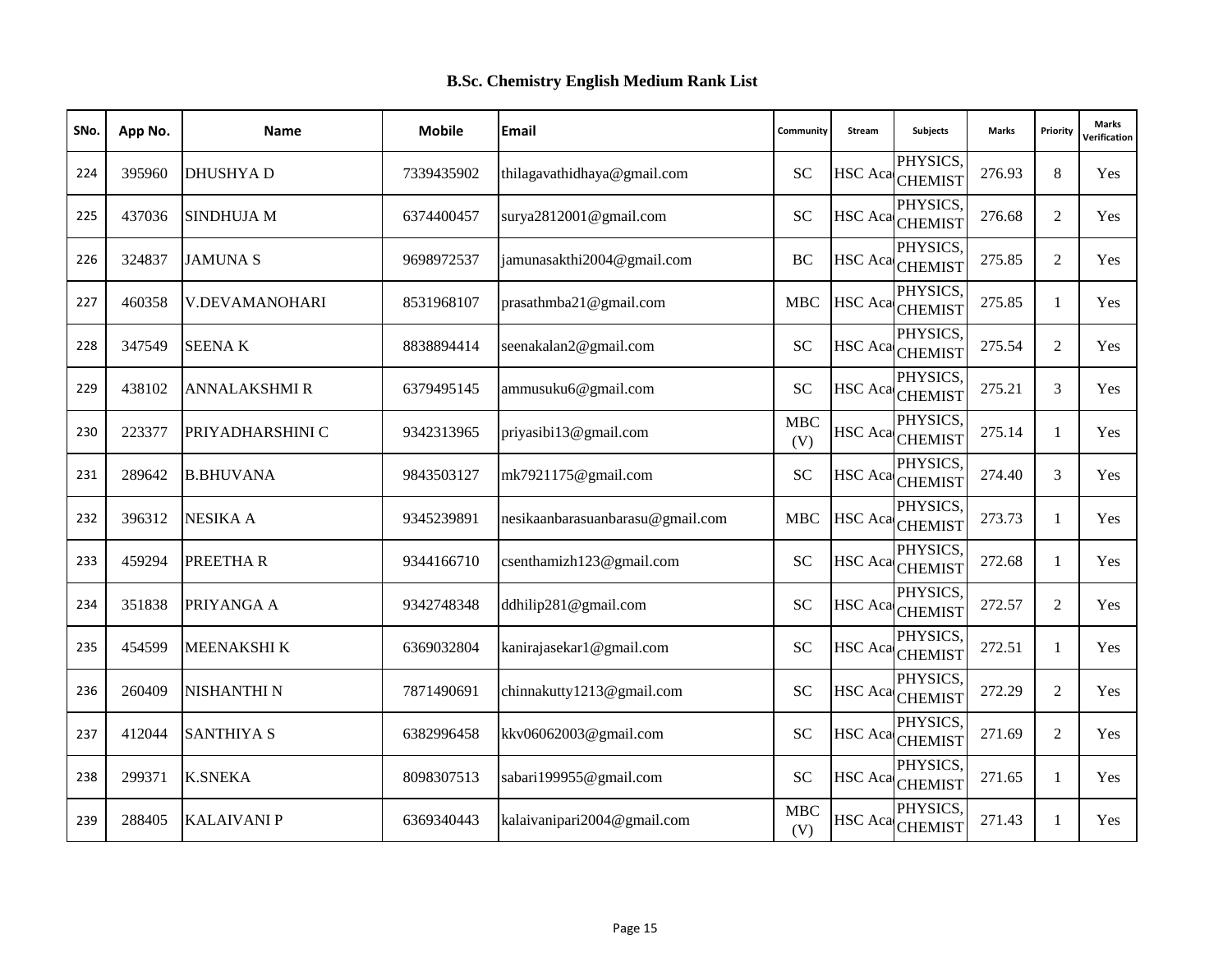| SNo. | App No. | <b>Name</b>          | <b>Mobile</b> | Email                           | Community | Stream | Subjects                          | <b>Marks</b> | Priority       | <b>Marks</b><br>Verification |
|------|---------|----------------------|---------------|---------------------------------|-----------|--------|-----------------------------------|--------------|----------------|------------------------------|
| 240  | 492825  | <b>AARTHIB</b>       | 7094176601    | muruganbala511@gmail.com        | <b>SC</b> |        | PHYSICS,<br>HSC Aca CHEMIST       | 271.43       | 1              | Yes                          |
| 241  | 218992  | <b>YAZHINI S</b>     | 9344044173    | yazhinimalathi2003@gmail.com    | <b>SC</b> |        | PHYSICS.<br>HSC Aca CHEMIST       | 271.36       | -1             | Yes                          |
| 242  | 334578  | <b>MUTHUPRIYAS</b>   | 8940359631    | muthupriya2021@gmail.com        | BC        |        | PHYSICS,<br>HSC Aca CHEMIST       | 269.96       | $\overline{2}$ | Yes                          |
| 243  | 232603  | <b>SURUTHIGAN</b>    | 9626654370    | nanthininatarajan2002@gmail.com | <b>SC</b> |        | PHYSICS.<br>HSC Aca CHEMIST       | 269.44       | $\mathbf{1}$   | Yes                          |
| 244  | 233073  | <b>DIVYAT</b>        | 7373378284    | niven4800@gmail.com             | <b>SC</b> |        | PHYSICS,<br>HSC Aca CHEMIST       | 269.16       | 3              | Yes                          |
| 245  | 490416  | <b>KARTHIGA</b>      | 6382104159    | tvishnucivil@gmail.com          | <b>BC</b> |        | Physics, C<br>HSC Aca hemistry, B | 269.09       | $\mathbf{1}$   | No                           |
| 246  | 364335  | <b>LAVANYA V</b>     | 9655712394    | lavanya7994@gmail.com           | <b>SC</b> |        | PHYSICS.<br>HSC Aca CHEMIST       | 269.00       | $\mathfrak{2}$ | Yes                          |
| 247  | 419920  | <b>REVATHIS</b>      | 8903955847    | isadsi1995@gmail.com            | <b>SC</b> |        | PHYSICS,<br>HSC Aca CHEMIST       | 267.66       | 3              | Yes                          |
| 248  | 351608  | <b>BRINDHADEVI G</b> | 8523967467    | brindhadevi5454@gmail.com       | <b>SC</b> |        | PHYSICS,<br>HSC Aca CHEMIST       | 266.39       | 1              | Yes                          |
| 249  | 406047  | <b>SANJANI S</b>     | 8220871055    | ssanjani2003@gmail.com          | <b>SC</b> |        | PHYSICS.<br>HSC Aca CHEMIST       | 266.29       | $\mathbf{1}$   | Yes                          |
| 250  | 410721  | <b>SABITHA S</b>     | 9342293088    | sankarsabitha7@gmail.com        | <b>SC</b> |        | PHYSICS,<br>HSC Aca CHEMIST       | 265.94       | -1             | Yes                          |
| 251  | 452354  | <b>AARTHIR</b>       | 9092539351    | aarthirasappa2004@gmail.com     | <b>SC</b> |        | PHYSICS.<br>HSC Aca CHEMIST       | 264.11       | $\overline{1}$ | Yes                          |
| 252  | 385082  | <b>KISHORI K</b>     | 8220786061    | kishorikrishnamoorthy@gmail.com | <b>SC</b> |        | PHYSICS.<br>HSC Aca CHEMIST       | 264.07       | $\overline{2}$ | Yes                          |
| 253  | 503853  | <b>RENUGADEVIL</b>   | 6382330946    | prmichael75@gmail.com           | <b>SC</b> |        | PHYSICS.<br>HSC Aca CHEMIST       | 263.08       | $\overline{4}$ | Yes                          |
| 254  | 402061  | <b>SHOBANA S</b>     | 8098123170    | shobana2004somu@gmail.com       | <b>SC</b> |        | PHYSICS,<br>HSC Aca CHEMIST       | 261.44       | 2              | Yes                          |
| 255  | 332423  | <b>JABAKANI S</b>    | 9791641026    | vijayakanthnsp@gmail.com        | <b>SC</b> |        | PHYSICS.<br>HSC Aca CHEMIST       | 261.43       | $\overline{2}$ | Yes                          |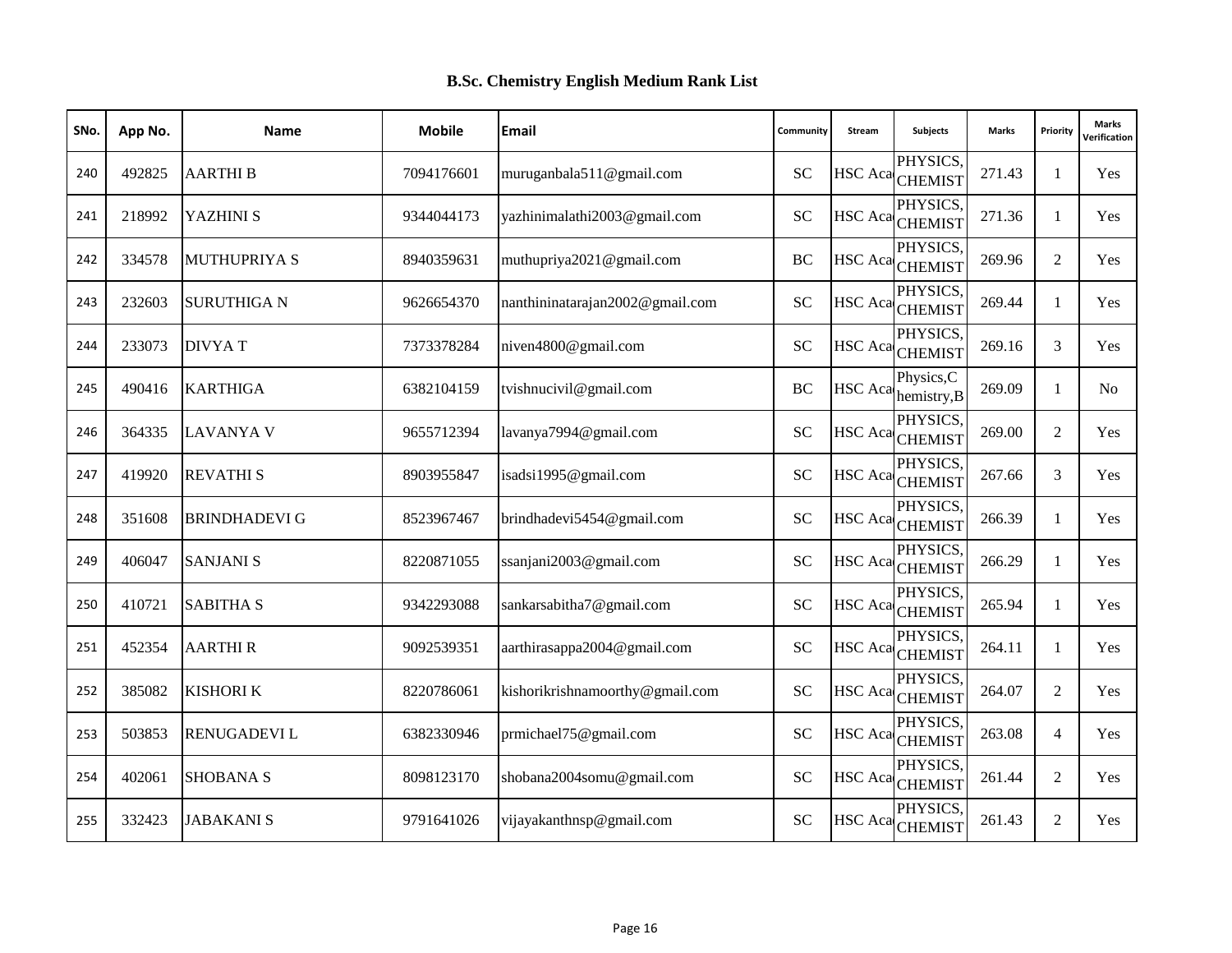| SNo. | App No. | <b>Name</b>             | <b>Mobile</b> | <b>Email</b>                  | Community                       | <b>Stream</b>  | <b>Subjects</b>                        | <b>Marks</b> | Priority       | <b>Marks</b><br><b>/erification</b> |
|------|---------|-------------------------|---------------|-------------------------------|---------------------------------|----------------|----------------------------------------|--------------|----------------|-------------------------------------|
| 256  | 346652  | VINOSHIYA V             | 9994516862    | vijayangvijayang949@gmail.com | <b>SC</b>                       |                | PHYSICS,<br>HSC Aca CHEMIST            | 261.43       | 1              | Yes                                 |
| 257  | 345699  | <b>ABINAYASRI N</b>     | 8344583047    | divyamanimegalai92@gmail.com  | MBC<br><b>AND</b><br><b>DNC</b> | HSC Aca        | Physics, C<br>hemistry, B              | 261.36       | $\mathbf{1}$   | N <sub>0</sub>                      |
| 258  | 229603  | <b>VINISHA V</b>        | 8825595956    | snehavinisha288@gmail.com     | <b>SC</b>                       |                | PHYSICS,<br>HSC Aca CHEMIST            | 261.10       | $\mathbf{1}$   | Yes                                 |
| 259  | 382785  | <b>GAYATHRIS</b>        | 9585159059    | gayathrisekar566@gmail.com    | <b>SC</b>                       | <b>HSC</b> Aca | PHYSICS.<br><b>CHEMIST</b>             | 260.53       | $\overline{4}$ | Yes                                 |
| 260  | 294348  | <b>AGASTIYA A</b>       | 8270801157    | kannadasan123100@gmail.com    | <b>SC</b>                       |                | PHYSICS,<br>HSC Aca <sub>CHEMIST</sub> | 260.41       | 2              | Yes                                 |
| 261  | 383413  | <b>ANUSIYA S</b>        | 9788539423    | kpmkskakil@gmail.com          | SC                              |                | PHYSICS.<br>HSC Aca CHEMIST            | 260.25       | $\overline{2}$ | Yes                                 |
| 262  | 437876  | <b>SWETHAD</b>          | 9025608213    | swethadurai2004@gmail.com     | MBC<br><b>AND</b><br><b>DNC</b> |                | PHYSICS,<br>HSC Aca CHEMIST            | 259.96       | 3              | Yes                                 |
| 263  | 385501  | <b>SIVARANJANI</b>      | 8056984966    | ranjanisiva525@gmail.com      | <b>MBC</b><br>(V)               | HSC Aca        | PHYSICS,<br><b>CHEMIST</b>             | 259.94       | 2              | Yes                                 |
| 264  | 335182  | <b>AKILAP</b>           | 7867021042    | deva.mathi@gmail.com          | <b>SC</b>                       |                | PHYSICS.<br>HSC Aca CHEMIST            | 259.66       | $\mathbf{1}$   | Yes                                 |
| 265  | 339383  | <b>KALAIVANI K</b>      | 8883027395    | kalaivanik30092002@gmail.com  | <b>SC</b>                       | HSC Aca        | Physics, C<br>hemistry, B              | 259.00       | $\mathbf{1}$   | N <sub>0</sub>                      |
| 266  | 371324  | <b>BAKKIYALAKSHMI S</b> | 9025178904    | Bakyabakya368@gmail.com       | <b>MBC</b><br>(V)               | HSC Aca        | Physics, C<br>hemistry, B              | 259.00       | 2              | No.                                 |
| 267  | 479220  | <b>NITHIYASRI</b>       | 7867990871    | mmnr2004@gmail.com            | <b>SC</b>                       |                | PHYSICS.<br>HSC Aca <sub>CHEMIST</sub> | 258.52       | 1              | Yes                                 |
| 268  | 475941  | <b>ABARNA B</b>         | 7539924828    | abarnabala02@gmail.com        | MBC<br><b>AND</b><br><b>DNC</b> | HSC Aca        | Physics, C<br>hemistry, B              | 256.00       | 2              | No.                                 |
| 269  | 353164  | <b>RANJANI R</b>        | 9342775818    | ranjaniram@gmail.com          | <b>SC</b>                       | <b>HSC</b> Aca | PHYSICS.<br><b>CHEMIST</b>             | 255.93       | 2              | Yes                                 |
| 270  | 418185  | <b>DHANUSAK</b>         | 9342660177    | nk3446736@gmail.com           | SC                              |                | PHYSICS.<br>HSC Aca CHEMIST            | 255.72       | 1              | <b>Yes</b>                          |
| 271  | 432618  | <b>MATHUMITHA E</b>     | 9345771529    | ragavar615@gmail.com          | <b>MBC</b><br>(V)               |                | PHYSICS.<br>HSC Aca CHEMIST            | 255.54       | $\mathbf{1}$   | Yes                                 |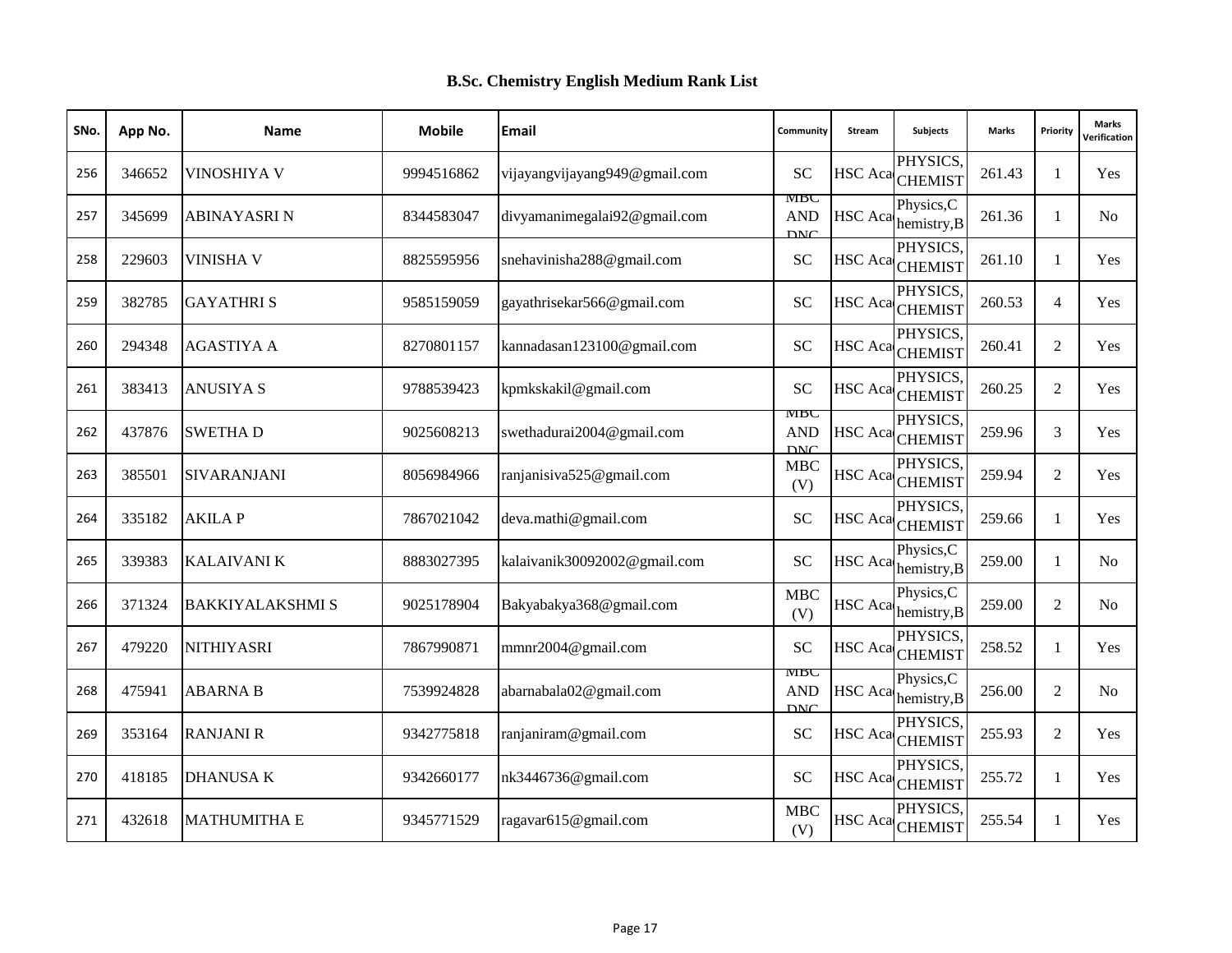| SNo. | App No. | <b>Name</b>           | <b>Mobile</b> | Email                            | Community                       | Stream         | Subjects                               | <b>Marks</b> | Priority       | <b>Marks</b><br>Verification |
|------|---------|-----------------------|---------------|----------------------------------|---------------------------------|----------------|----------------------------------------|--------------|----------------|------------------------------|
| 272  | 409520  | <b>SUSHMITHA S</b>    | 6380092426    | sushmitha26062004@gmail.com      | <b>SC</b>                       | HSC Aca        | Physics, C<br>hemistry, B              | 255.09       | 1              | N <sub>0</sub>               |
| 273  | 209803  | <b>RITHIKA M</b>      | 9600687679    | ganeshprabhu.gm@gmail.com        | SC                              |                | PHYSICS.<br>HSC Aca CHEMIST            | 254.30       | $\mathbf{1}$   | Yes                          |
| 274  | 268362  | <b>BAVITHRA</b>       | 7639993421    | bavithrabavi369@gmail.com        | MBC<br><b>AND</b><br><b>DNC</b> |                | PHYSICS,<br>HSC Aca CHEMIST            | 253.95       | 2              | Yes                          |
| 275  | 408687  | <b>VARSHINI R</b>     | 9150169509    | green9096@gmail.com              | <b>SC</b>                       | HSC Aca        | PHYSICS.<br><b>CHEMIST</b>             | 253.15       | $\overline{2}$ | Yes                          |
| 276  | 403659  | <b>DHARSHINI</b>      | 9843788498    | dharshinielangovan2004@gmail.com | <b>MBC</b><br>(V)               |                | PHYSICS.<br>HSC Aca <sub>CHEMIST</sub> | 251.94       | 1              | Yes                          |
| 277  | 275853  | <b>VAISHNAVI V</b>    | 8122761885    | vaishuvaithi21@gmail.com         | <b>BC</b>                       |                | PHYSICS,<br>HSC Aca CHEMIST            | 251.84       | 1              | Yes                          |
| 278  | 353634  | VISHNUPRIYA D         | 8098132597    | saparimaran@gmail.com            | <b>MBC</b><br>(V)               |                | PHYSICS.<br>HSC Aca CHEMIST            | 251.83       | 1              | Yes                          |
| 279  | 465701  | <b>RISHIKA R</b>      | 9626569791    | kumarv58936@gmail.com            | <b>SC</b>                       | <b>HSC</b> Aca | Physics, C<br>hemistry, B              | 251.68       | 5              | N <sub>0</sub>               |
| 280  | 432598  | <b>REVATHIM</b>       | 9487113845    | revathimasilamani9842@gmail.com  | <b>SC</b>                       |                | PHYSICS,<br>HSC Aca CHEMIST            | 250.58       | $\mathbf{1}$   | Yes                          |
| 281  | 381691  | <b>PRIYADHARSHINI</b> | 9360770805    | smadhankumar2525@gmail.com       | <b>SC</b>                       |                | PHYSICS.<br>HSC Aca CHEMIST            | 250.12       | 2              | Yes                          |
| 282  | 284351  | <b>ANBUSRIA</b>       | 6382745493    | muthu.n90@gmail.com              | <b>SC</b>                       |                | PHYSICS.<br>HSC Aca <sub>CHEMIST</sub> | 249.73       | 1              | Yes                          |
| 283  | 453903  | PREETHA S             | 7639647747    | preethas3299@gmail.com           | <b>SC</b>                       |                | PHYSICS.<br>HSC Aca CHEMIST            | 248.87       | 3              | <b>Yes</b>                   |
| 284  | 466622  | PUSHPALAKSHMI V       | 9655172019    | velusamyvelusamy911@gmail.com    | <b>SC</b>                       |                | PHYSICS,<br>HSC Aca CHEMIST            | 248.82       | 3              | Yes                          |
| 285  | 339020  | <b>ISWARYAN</b>       | 9597632625    | iswaryah152@gmail.com            | <b>SC</b>                       |                | PHYSICS,<br>HSC Aca CHEMIST            | 248.23       | $\mathbf{1}$   | Yes                          |
| 286  | 282871  | <b>DEEPIKA</b>        | 9600525075    | deepikasammantham2004@gmail.com  | <b>SC</b>                       |                | PHYSICS.<br>HSC Aca CHEMIST            | 245.00       | $\overline{4}$ | <b>Yes</b>                   |
| 287  | 483513  | KAYALVIZHI A          | 8903291529    | kayalvizhi2574@gmail.com         | <b>SC</b>                       |                | PHYSICS.<br>HSC Aca CHEMIST            | 244.69       | $\overline{4}$ | Yes                          |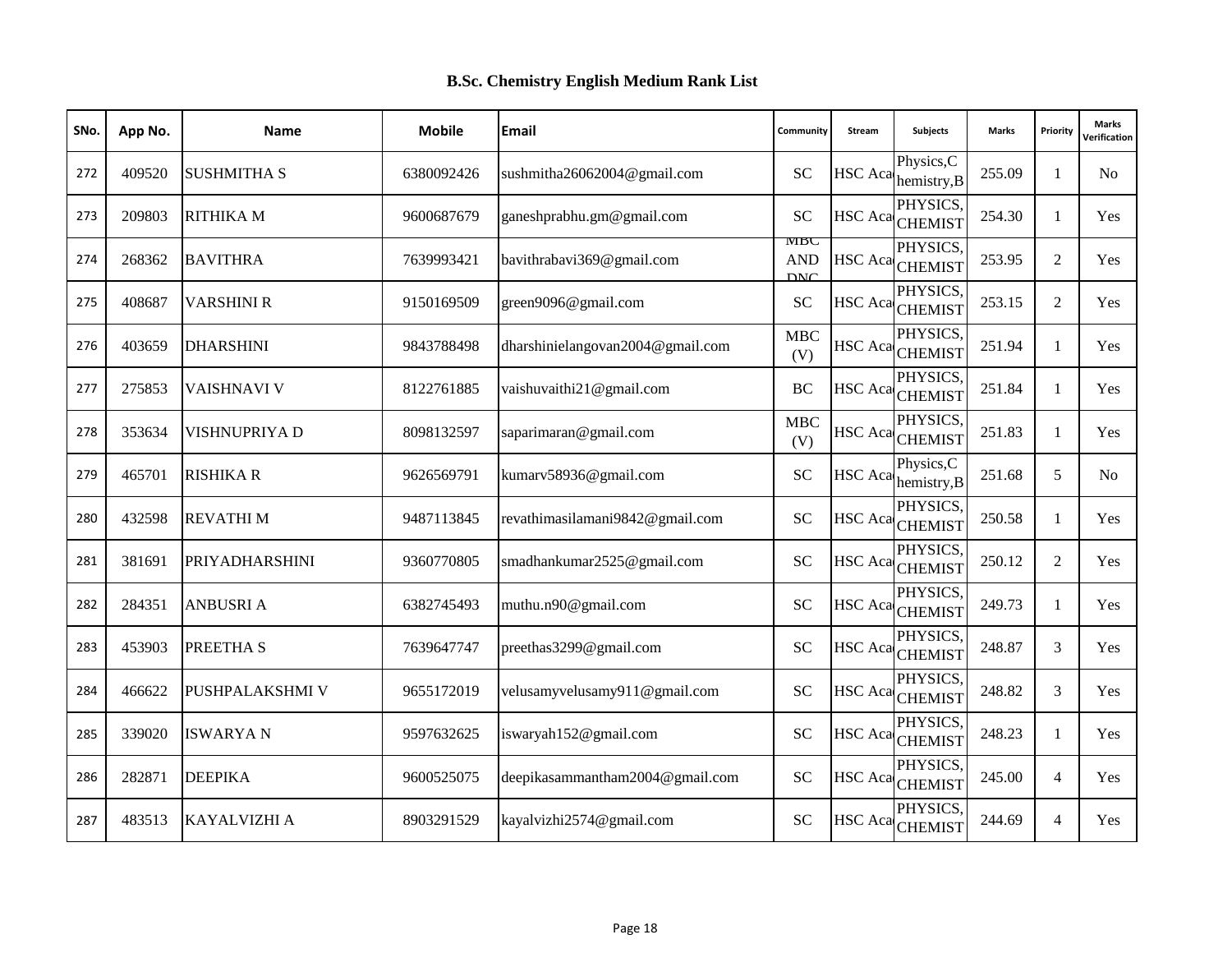| SNo. | App No. | <b>Name</b>          | <b>Mobile</b> | <b>Email</b>                    | Community                       | <b>Stream</b>  | <b>Subjects</b>                        | <b>Marks</b> | Priority       | <b>Marks</b><br><b>/erification</b> |
|------|---------|----------------------|---------------|---------------------------------|---------------------------------|----------------|----------------------------------------|--------------|----------------|-------------------------------------|
| 288  | 384052  | VIJAYALAKSHMI        | 9360410577    | thiruelango99@gmail.com         | <b>SC</b>                       | <b>HSC</b> Aca | Physics, C<br>hemistry, B              | 244.24       | 1              | No                                  |
| 289  | 402288  | <b>NIVEDHA S</b>     | 9585427543    | kaviya1182001@gmail.com         | $\rm BC$                        |                | PHYSICS.<br>HSC Aca CHEMIST            | 243.55       | 2              | Yes                                 |
| 290  | 503465  | <b>NIVETHA</b>       | 9384980462    | softreena07@gmail.com           | <b>SC</b>                       |                | PHYSICS,<br>HSC Aca CHEMIST            | 243.26       | 2              | Yes                                 |
| 291  | 491245  | MOULIKA M            | 9342548626    | mahathevanm6@gmail.com          | <b>SC</b>                       | <b>HSC</b> Aca | PHYSICS.<br><b>CHEMIST</b>             | 243.09       | $\mathbf{1}$   | Yes                                 |
| 292  | 505830  | DEVADHARSHINI M      | 6382330946    | ncicnclc1@gmail.com             | <b>SC</b>                       | <b>HSC</b> Aca | Physics, C<br>hemistry, B              | 242.79       | $\overline{4}$ | N <sub>0</sub>                      |
| 293  | 368952  | <b>KOTHESWARI V</b>  | 9080463572    | kotheswariv@gmail.com           | <b>MBC</b><br>(V)               | HSC Aca        | Physics, C<br>hemistry, B              | 241.00       | 2              | N <sub>o</sub>                      |
| 294  | 335973  | <b>MADHUMIDHA M</b>  | 9789385459    | madhumitha23122003@gmail.com    | <b>SC</b>                       |                | PHYSICS,<br>HSC Aca <sub>CHEMIST</sub> | 239.65       | 3              | Yes                                 |
| 295  | 473037  | <b>SANTHIYAT</b>     | 9865633828    | santhiyathangadurai02@gmail.com | SC                              | HSC Aca        | Physics, C<br>hemistry, B              | 237.55       | 2              | N <sub>0</sub>                      |
| 296  | 377402  | <b>VINOTHINI R</b>   | 9677038339    | vino33669@gmail.com             | SC                              | HSC Aca        | Physics, C<br>hemistry, B              | 237.00       | $\mathbf{1}$   | N <sub>0</sub>                      |
| 297  | 406323  | <b>JENNY TARA A</b>  | 9751181306    | babudir85@gmail.com             | <b>SC</b>                       |                | PHYSICS.<br>HSC Aca <sub>CHEMIST</sub> | 236.41       | 2              | Yes                                 |
| 298  | 456399  | ABARNA ANNAPOORANI.T | 9361640528    | abarna2003@gmail.com            | <b>MBC</b><br>(V)               |                | PHYSICS.<br>HSC Aca CHEMIST            | 235.26       | $\mathbf{1}$   | Yes                                 |
| 299  | 412025  | <b>AARTHIK</b>       | 7092718290    | aarthyk2021@gmail.com           | <b>SC</b>                       |                | PHYSICS.<br>HSC Aca <sub>CHEMIST</sub> | 234.86       | 3              | Yes                                 |
| 300  | 350776  | <b>ABINAYA M</b>     | 9345146118    | jaganathanprathap96@gmail.com   | <b>SC</b>                       |                | PHYSICS.<br>HSC Aca CHEMIST            | 233.94       | 1              | Yes                                 |
| 301  | 381838  | <b>KARTHIKA</b>      | 9790211046    | karthikarthikas083@gmail.com    | <b>ST</b>                       |                | PHYSICS.<br>HSC Aca CHEMIST            | 230.80       | 2              | Yes                                 |
| 302  | 339723  | <b>SHAKILA</b>       | 7639090889    | deva.kani@hotmail.com           | SC                              |                | PHYSICS.<br>HSC Aca CHEMIST            | 230.69       | $\mathbf{1}$   | <b>Yes</b>                          |
| 303  | 413461  | <b>ROOBANA G</b>     | 7639162392    | roobana4504@gmail.com           | MBC<br><b>AND</b><br><b>DNC</b> |                | PHYSICS,<br>HSC Aca CHEMIST            | 229.83       | 1              | Yes                                 |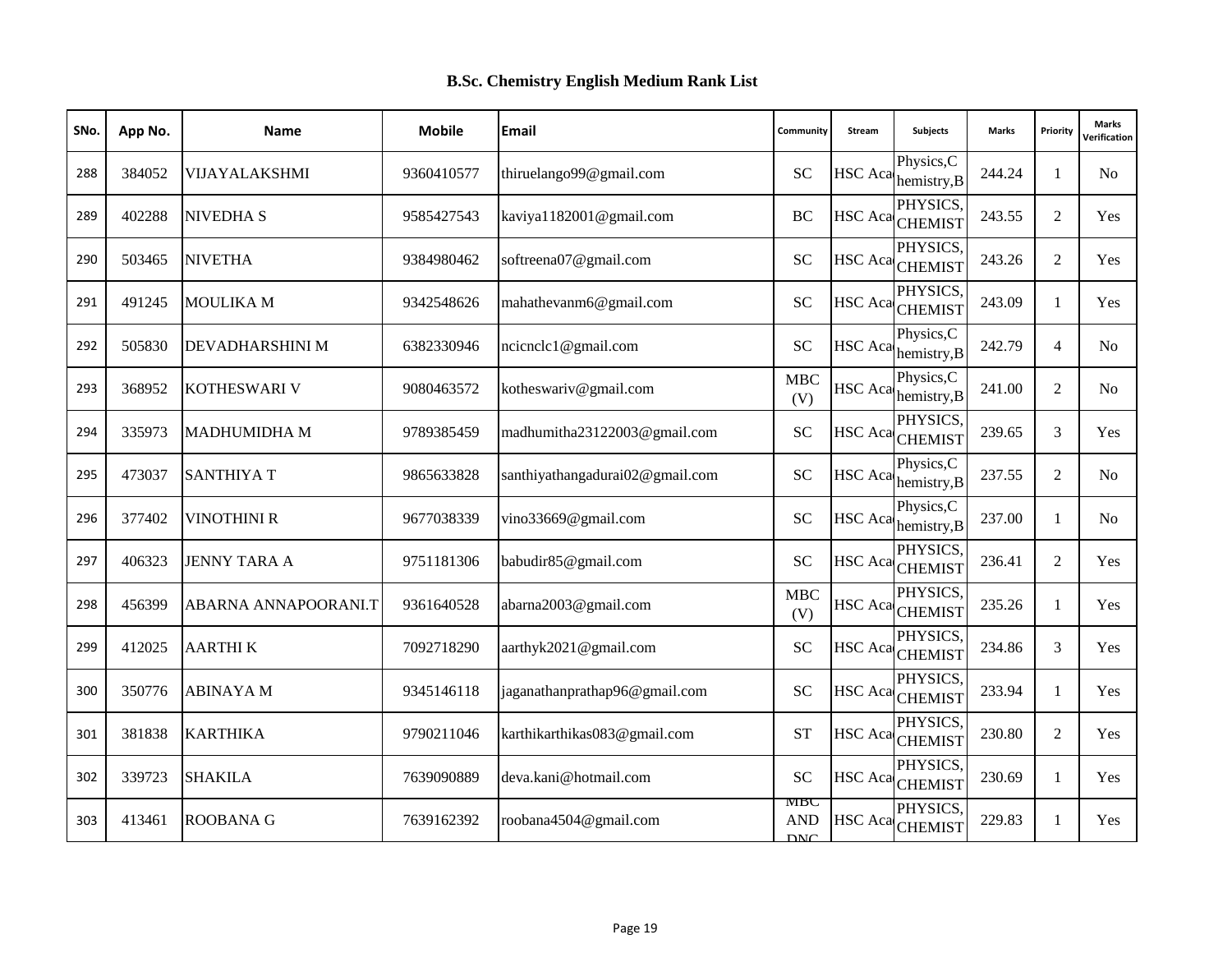| SNo. | App No. | <b>Name</b>             | <b>Mobile</b> | Email                          | Community                       | Stream         | Subjects                    | <b>Marks</b> | Priority     | <b>Marks</b><br>Verification |
|------|---------|-------------------------|---------------|--------------------------------|---------------------------------|----------------|-----------------------------|--------------|--------------|------------------------------|
| 304  | 291331  | DEEPIKA K               | 8270979269    | applesannanallur@gmail.com     | <b>SC</b>                       | <b>HSC</b> Aca | PHYSICS,<br><b>CHEMIST</b>  | 229.73       | 2            | Yes                          |
| 305  | 300744  | <b>RAGAVIR</b>          | 6384233639    | rabin6093@gmail.com            | <b>SC</b>                       | <b>HSC</b> Aca | Physics, C<br>hemistry, C   | 228.00       | 1            | N <sub>0</sub>               |
| 306  | 338855  | <b>BAKKIYALAKSHMI B</b> | 6380131424    | yuvankabilar@gmail.com         | <b>SC</b>                       |                | PHYSICS,<br>HSC Aca CHEMIST | 224.52       | 1            | Yes                          |
| 307  | 435862  | <b>SABITHA S</b>        | 9952618238    | helloarulmuthu@gmail.com       | <b>SC</b>                       | <b>HSC</b> Aca | PHYSICS.<br><b>CHEMIST</b>  | 223.73       | $\mathbf{1}$ | <b>Yes</b>                   |
| 308  | 438937  | <b>GEETHA</b>           | 6385314209    | ammukerthana9@gmail.com        | <b>SC</b>                       |                | PHYSICS.<br>HSC Aca CHEMIST | 219.26       | 1            | Yes                          |
| 309  | 382358  | <b>SOWMIYA M</b>        | 9751319163    | 148@gmail.com                  | <b>SC</b>                       | <b>HSC</b> Aca | Physics, C<br>hemistry, B   | 218.00       | $\mathbf{1}$ | N <sub>o</sub>               |
| 310  | 499372  | <b>AGALYA A</b>         | 6383100014    | dhilaninfotechpan@gmail.com    | <b>SC</b>                       | HSC Aca        | Physics, C<br>hemistry, B   | 217.00       | 6            | N <sub>0</sub>               |
| 311  | 410403  | <b>KEERTHANA S</b>      | 9944946531    | www.keerthi2k76@gmail.com      | MBC<br><b>AND</b><br><b>DNC</b> | HSC Aca        | Physics,C<br>hemistry, B    | 211.00       | 3            | N <sub>0</sub>               |
| 312  | 273284  | <b>DHIVYADHARSHINI</b>  | 9489467184    | dhivyadharshinithiru@gmail.com | <b>MBC</b><br>(V)               | HSC Aca        | Physics, C<br>hemistry, B   | 205.00       | 3            | N <sub>0</sub>               |
| 313  | 463588  | <b>INDHIRAGANDHI S</b>  | 9715621945    | indhiragandhis102003@gmail.com | <b>SC</b>                       | HSC Aca        | Physics, C<br>hemistry, B   | 204.00       | $\mathbf{1}$ | N <sub>0</sub>               |
| 314  | 315529  | <b>DHEIVANAI M</b>      | 8524856318    | dheivanaim0506@gmail.com       | <b>SC</b>                       | <b>HSC</b> Aca | PHYSICS.<br><b>CHEMIST</b>  | 203.76       | 2            | Yes                          |
| 315  | 365546  | <b>JANANIP</b>          | 9345164412    | palanisabaree2@gmail.com       | <b>MBC</b>                      | <b>HSC</b> Aca | Physics, C<br>hemistry, B   | 203.00       | 2            | N <sub>0</sub>               |
| 316  | 401259  | <b>ANUSUYAN</b>         | 8668123655    | anusuyanatarajan2003@gmail.com | MBC<br>(V)                      | HSC Aca        | Physics, C<br>hemistry, B   | 202.00       | 2            | N <sub>0</sub>               |
| 317  | 446854  | <b>ETHAZHIYA</b>        | 9342973796    | manivelm943@gmail.com          | <b>SC</b>                       | HSC Aca        | Physics,C<br>hemistry, B    | 187.00       | 2            | N <sub>0</sub>               |
| 318  | 201495  | <b>ABINAYA G</b>        | 8508881854    | senthilsenthil0288@gmail.com   | <b>SC</b>                       | <b>HSC</b> Aca | Physics, C<br>hemistry, B   | 186.00       | 2            | N <sub>0</sub>               |
| 319  | 389361  | <b>VINOTHINI R</b>      | 9087978920    | thamizhigcar20@gmail.com       | SC                              | <b>HSC</b> Aca | Physics, C<br>hemistry, B   | 185.00       | 3            | N <sub>0</sub>               |